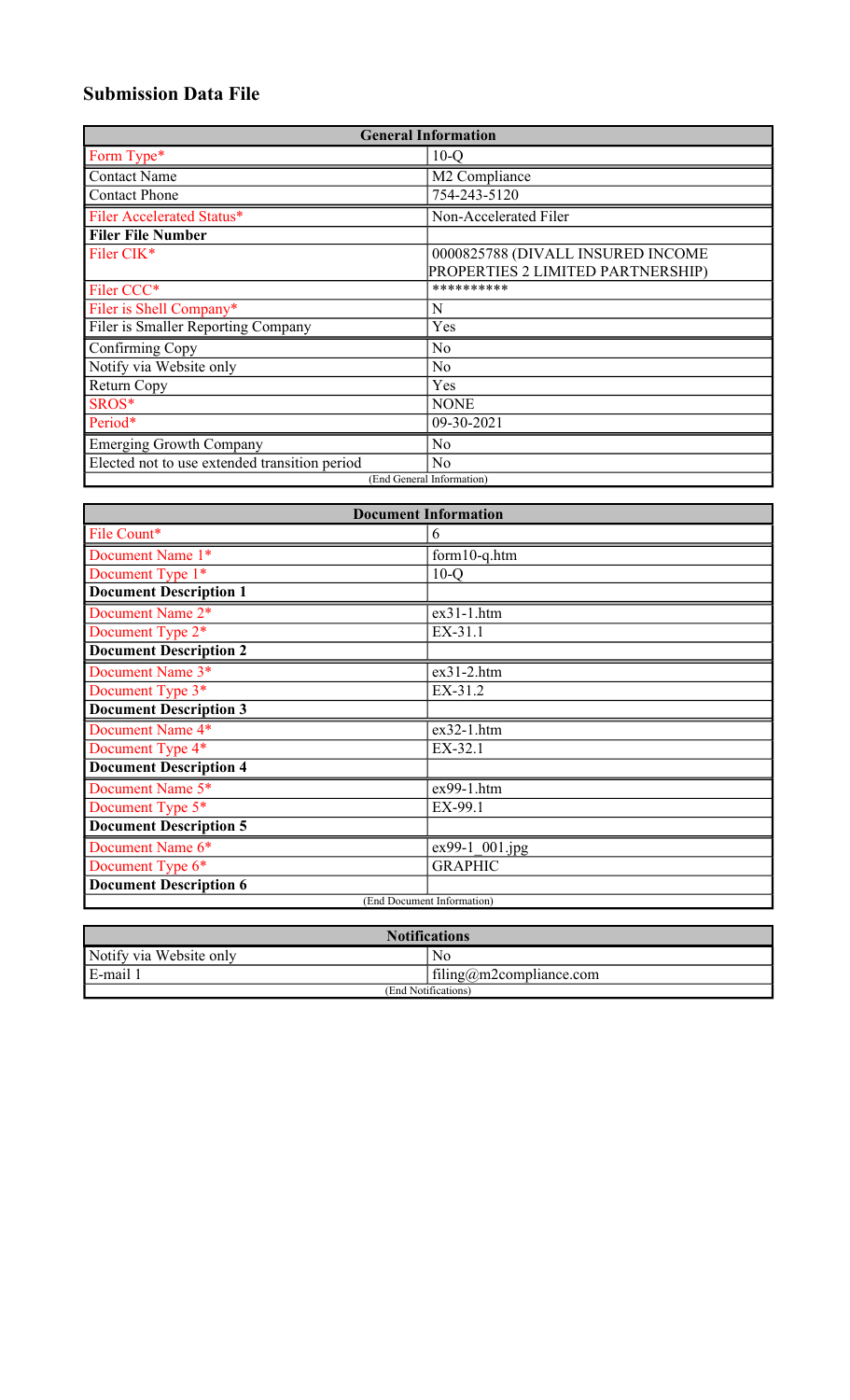# **UNITED STATES SECURITIES AND EXCHANGE COMMISSION WASHINGTON, D.C. 20549**

# **FORM 10-Q**

*(Mark One)*

☒ QUARTERLY REPORT PURSUANT TO SECTION 13 OR 15(d) OF THE SECURITIES EXCHANGE ACT OF 1934

For the quarterly period ended September 30, 2021

OR

 $\Box$  TRANSITION REPORT PURSUANT TO SECTION 13 OR 15(d) OF THE SECURITIES EXCHANGE ACT OF 1934

For the transition period from to

Commission file number **0-17686**

# **DIVALL INSURED INCOME PROPERTIES 2 LIMITED PARTNERSHIP**

*(Exact name of registrant as specified in its charter)*

**Wisconsin 39-1606834** *(State or other jurisdiction of (I.R.S. Employer*

*incorporation or organization) Identification No.)*

1900 W 75th Street, Suite 100, Prairie Village, KS 66208 *(Address of principal executive offices, including zip code)*

(816) 421-7444 *(Registrant's telephone number, including area code)*

Securities registered pursuant to Section 12(b) of the Securities Exchange Act of 1934:

| m<br>class<br>each<br>itle<br>Ω1 | <b>TEAM</b><br>ran.<br>iboll! | which registered<br>$\Delta$<br>n۵<br>Nam<br>nanoe<br>$\sim$ $\sim$ $\sim$ |  |  |  |  |
|----------------------------------|-------------------------------|----------------------------------------------------------------------------|--|--|--|--|
| None                             | $N/r_{\rm s}$                 | $N/f$ .                                                                    |  |  |  |  |

Indicate by check mark whether the registrant (1) has filed all reports required to be filed by Section 13 or 15(d) of the Securities Exchange Act of 1934 during the preceding 12 months (or such shorter period that the registrant was required to file such reports), and (2) has been subject to such filing requirements for the past 90 days. Yes  $\boxtimes$  No  $\Box$ 

Indicate by check mark whether the registrant has submitted electronically every Interactive Data File required to be submitted pursuant to Rule 405 of Regulation S-T (§232.405 of this chapter) during the preceding 12 months (or for such shorter period that the registrant was required to submit such files). Yes $\boxtimes$  No  $\Box$ 

Indicate by check mark whether the registrant is a large accelerated filer, an accelerated filer, a non-accelerated filer, a smaller reporting company, or an emerging growth company. See the definitions of "large accelerated filer", "accelerated filer", "smaller reporting company" and "emerging growth company" in Rule 12b-2 of the Exchange Act.

Large accelerated filer  $\Box$  Accelerated filer  $\Box$  Non-accelerated filer  $\boxtimes$  Smaller Reporting Company  $\boxtimes$  Emerging growth company  $\square$ 

If an emerging growth company, indicate by check mark if the registrant has elected not to use the extended transition period for complying with any new or revised financial accounting standards provided pursuant to Section 13(a) of the Exchange Act. □

Indicate by check mark whether the registrant is a shell company (as defined in Rule 12b-2 of the Exchange Act).

Yes □ No ⊠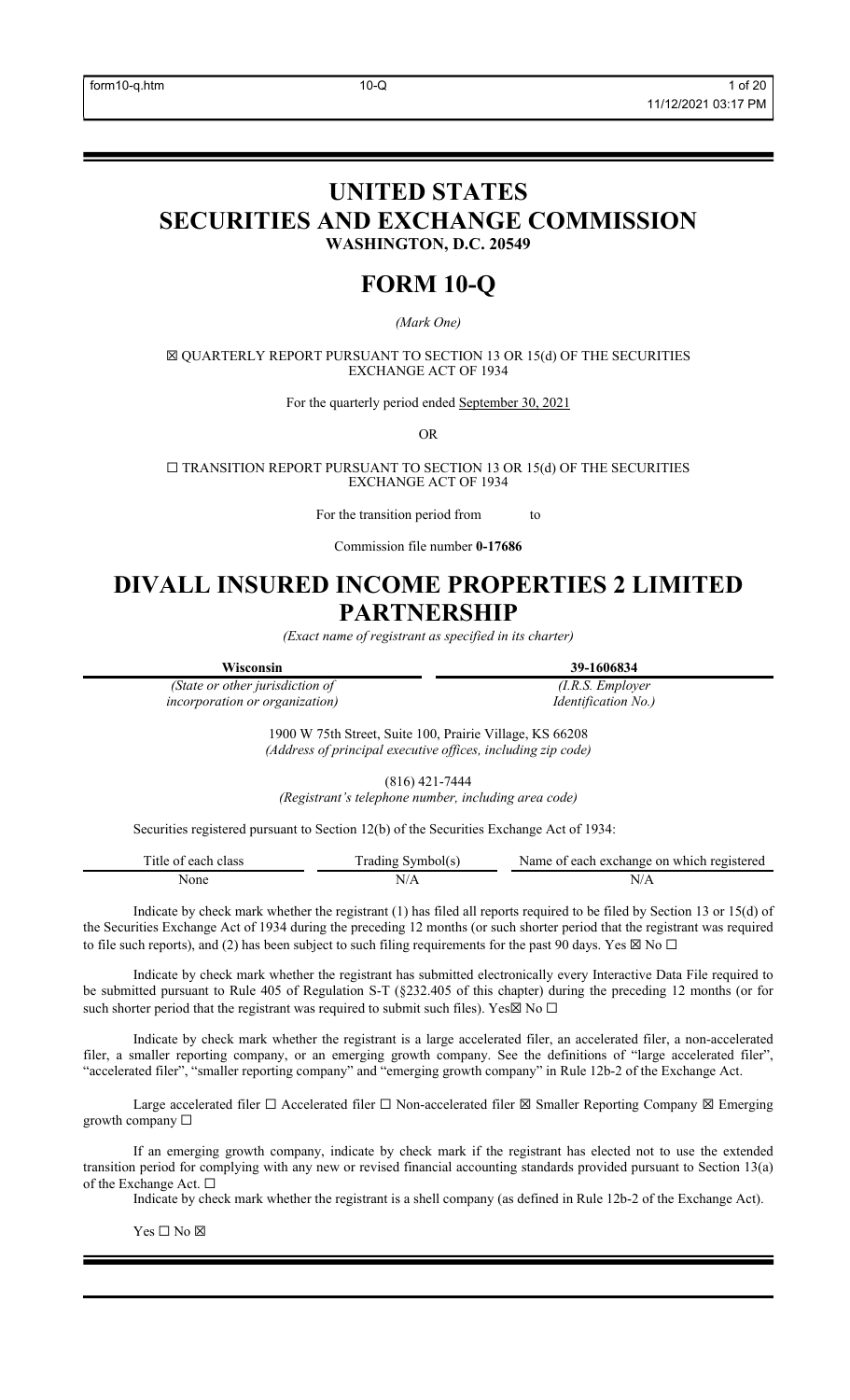# TABLE OF CONTENTS

#### DIVALL INSURED INCOME PROPERTIES 2 LIMITED PARTNERSHIP FORM 10-Q FOR THE PERIOD ENDED SEPTEMBER 30, 2021

|                                                                                               | Page                    |
|-----------------------------------------------------------------------------------------------|-------------------------|
| <b>PART I. Financial Information</b>                                                          |                         |
| Item 1. Financial Statements (unaudited)                                                      | $\overline{\mathbf{3}}$ |
| Item 2. Management's Discussion and Analysis of Financial Condition and Results of Operations | 14                      |
| Item 3. Quantitative and Qualitative Disclosure About Market Risk                             | 18                      |
| <b>Item 4. Controls and Procedures</b>                                                        | 18                      |
| <b>PART II. Other Information</b>                                                             |                         |
| Item 1. Legal Proceedings                                                                     | 19                      |
| Item 1A. Risk Factors                                                                         | 19                      |
| <u>Item 2. Unregistered Sale of Equity Securities and Use of Proceeds</u>                     | 19                      |
| Item 3. Defaults Upon Senior Securities                                                       | 19                      |
| <b>Item 4. Mine Safety Disclosures</b>                                                        | 19                      |
| Item 5. Other Information                                                                     | 19                      |
| Item 6. Exhibits                                                                              | 19                      |
| <b>Signatures</b>                                                                             | 20                      |
| 2                                                                                             |                         |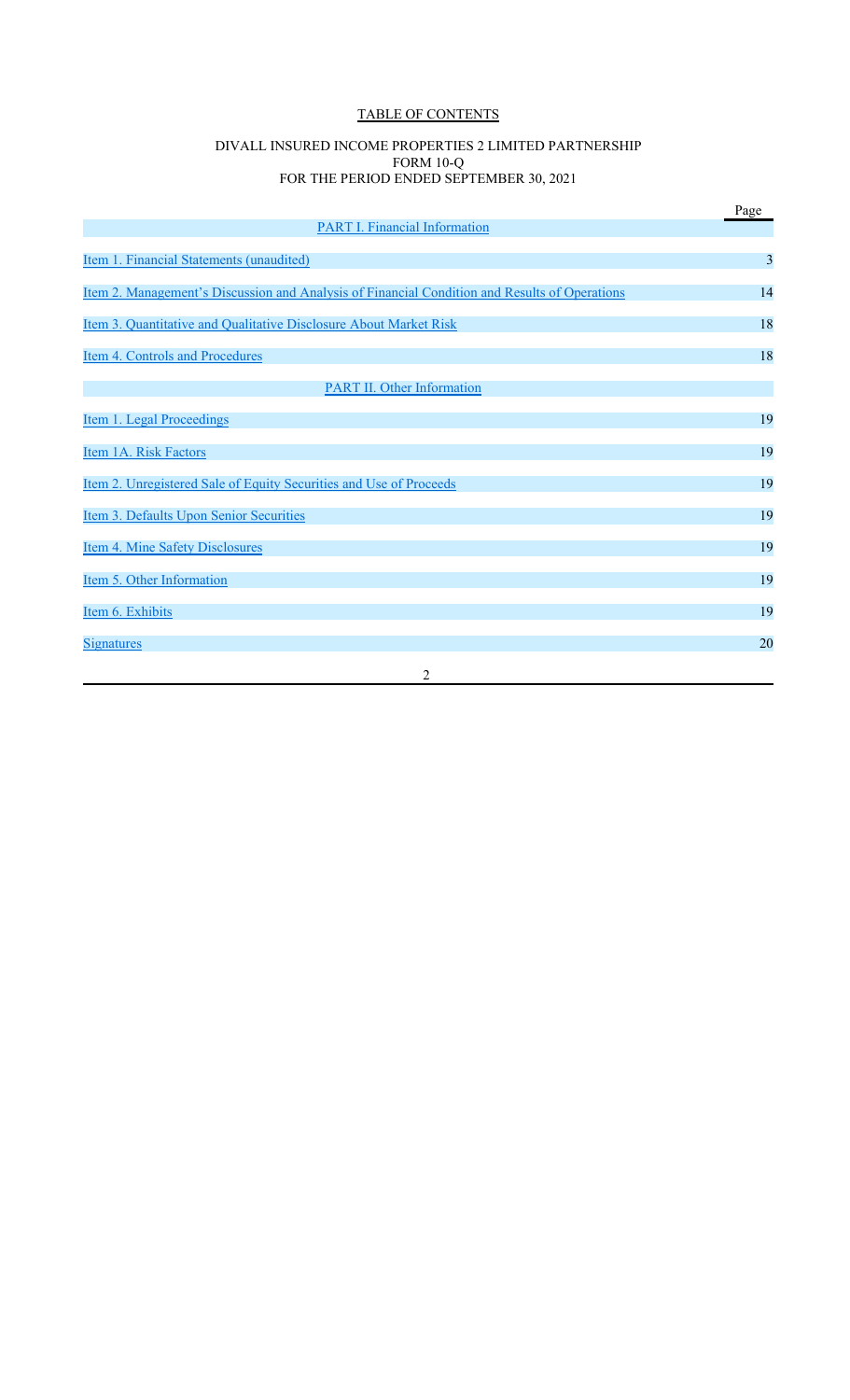## **PART I - FINANCIAL INFORMATION Item 1. Financial Statements**

# **DIVALL INSURED INCOME PROPERTIES 2 LIMITED PARTNERSHIP**

# **CONDENSED BALANCE SHEETS**

# **September 30, 2021 and December 31, 2020**

## **ASSETS**

|                                                    | September 30,<br>2021<br>(unaudited) | December 31,<br>2020 |             |  |  |
|----------------------------------------------------|--------------------------------------|----------------------|-------------|--|--|
| <b>ASSETS</b>                                      |                                      |                      |             |  |  |
| <b>INVESTMENT PROPERTIES: (Note 3)</b>             |                                      |                      |             |  |  |
|                                                    |                                      |                      |             |  |  |
| Land                                               | \$<br>2,527,947                      | \$                   | 2,794,122   |  |  |
| <b>Buildings</b>                                   | 3,649,837                            |                      | 4,017,412   |  |  |
| Accumulated depreciation                           | (3,646,204)                          |                      | (3,985,582) |  |  |
|                                                    |                                      |                      |             |  |  |
| Net investment properties                          | 2,531,580                            |                      | 2,825,952   |  |  |
|                                                    |                                      |                      |             |  |  |
| <b>OTHER ASSETS:</b>                               |                                      |                      |             |  |  |
|                                                    |                                      |                      |             |  |  |
| Cash                                               | 234,208                              |                      | 72,244      |  |  |
| Investments held in Indemnification Trust (Note 7) | 480,024                              |                      | 479,805     |  |  |
| Security deposits escrow                           | 64,417                               |                      | 64,393      |  |  |
| Rents and other receivables                        | 131,840                              |                      | 665,415     |  |  |
| Deferred tenant award proceeds escrow              |                                      |                      | 18,290      |  |  |
| Prepaid insurance                                  | 507                                  |                      | 5,068       |  |  |
| Deferred closing costs                             | 36,064                               |                      |             |  |  |
| Properties held for sale                           | 266,175                              |                      |             |  |  |
| Deferred charges, net                              | 356,451                              |                      | 171,213     |  |  |
| Total other assets                                 | 1,569,686                            |                      | 1,476,428   |  |  |
|                                                    |                                      |                      |             |  |  |
| Total assets                                       | \$<br>4,101,266                      | \$                   | 4,302,380   |  |  |

The accompanying notes to the financial statements are an integral part of these statements.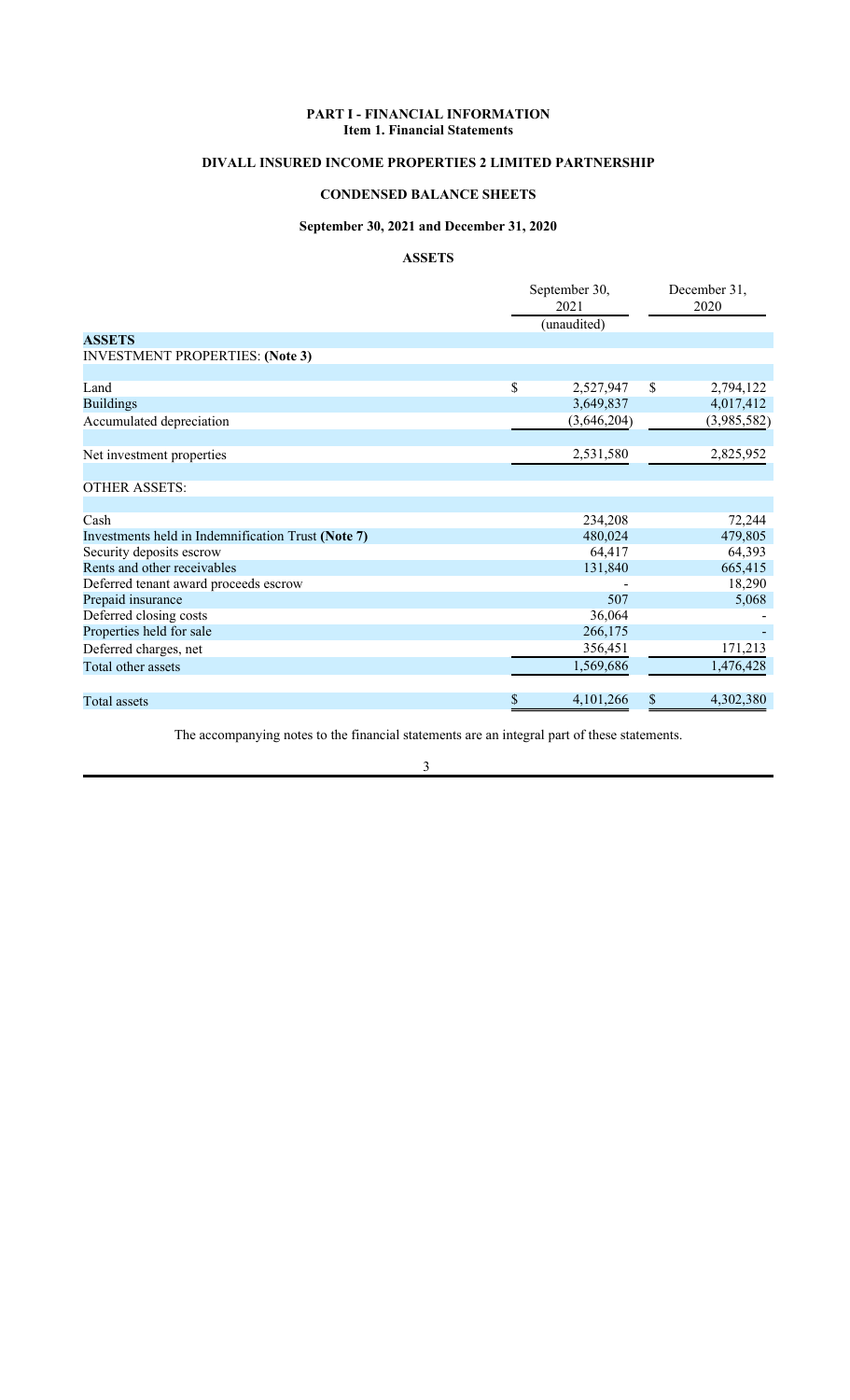## **CONDENSED BALANCE SHEETS**

## **September 30, 2021 and December 31, 2020**

## **LIABILITIES AND PARTNERS' CAPITAL**

|                                                                                                  | September 30,<br>2021 |                |               | December 31,<br>2020 |
|--------------------------------------------------------------------------------------------------|-----------------------|----------------|---------------|----------------------|
|                                                                                                  |                       | (unaudited)    |               |                      |
| <b>LIABILITIES AND PARTNERS' CAPITAL</b>                                                         |                       |                |               |                      |
| <b>CURRENT LIABILITIES:</b>                                                                      |                       |                |               |                      |
| Accounts payable and accrued expenses                                                            | \$                    | 98,531         | $\mathcal{S}$ | 16,047               |
| Due to General Partner (Note 5)                                                                  |                       | 1,151          |               | 718                  |
| Deferred rent                                                                                    |                       | 100,005        |               | 18,289               |
| Security deposits                                                                                |                       | 64,340         |               | 64,340               |
| Total current liabilities                                                                        |                       | 264,027        |               | 99,394               |
| CONTINGENCIES AND COMMITMENTS (Notes 6 and 7)                                                    |                       |                |               |                      |
| PARTNERS' CAPITAL: (Notes 1 and 4)                                                               |                       |                |               |                      |
| General Partner -                                                                                |                       |                |               |                      |
| Cumulative net income (retained earnings)                                                        |                       | 390,419        |               | 384,051              |
| Cumulative cash distributions                                                                    |                       | (161, 491)     |               | (158, 944)           |
| Total general partners' capital                                                                  |                       | 228,928        |               | 225,107              |
| Limited Partners (46,280.3 interests outstanding at September 30, 2021<br>and December 31, 2020) |                       |                |               |                      |
| Capital contributions                                                                            |                       | 46,280,300     |               | 46,280,300           |
| Offering costs                                                                                   |                       | (6,921,832)    |               | (6,921,832)          |
| Cumulative net income (retained earnings)                                                        |                       | 45,017,340     |               | 44,386,908           |
| Cumulative cash distributions                                                                    |                       | (79, 927, 268) |               | (78,927,268)         |
| Total limited partners' capital                                                                  |                       | 4,448,540      |               | 4,818,108            |
| Former General Partner -                                                                         |                       |                |               |                      |
| Cumulative net income (retained earnings)                                                        |                       | 707,513        |               | 707,513              |
| Cumulative cash distributions                                                                    |                       | (1, 547, 742)  |               | (1, 547, 742)        |
| Total former general partners' capital                                                           |                       | (840, 229)     |               | (840, 229)           |
| Total partners' capital                                                                          |                       | 3,837,239      |               | 4,202,986            |
| Total liabilities and partners' capital                                                          | \$                    | 4,101,266      | \$            | 4,302,380            |

The accompanying notes to the financial statements are an integral part of these statements.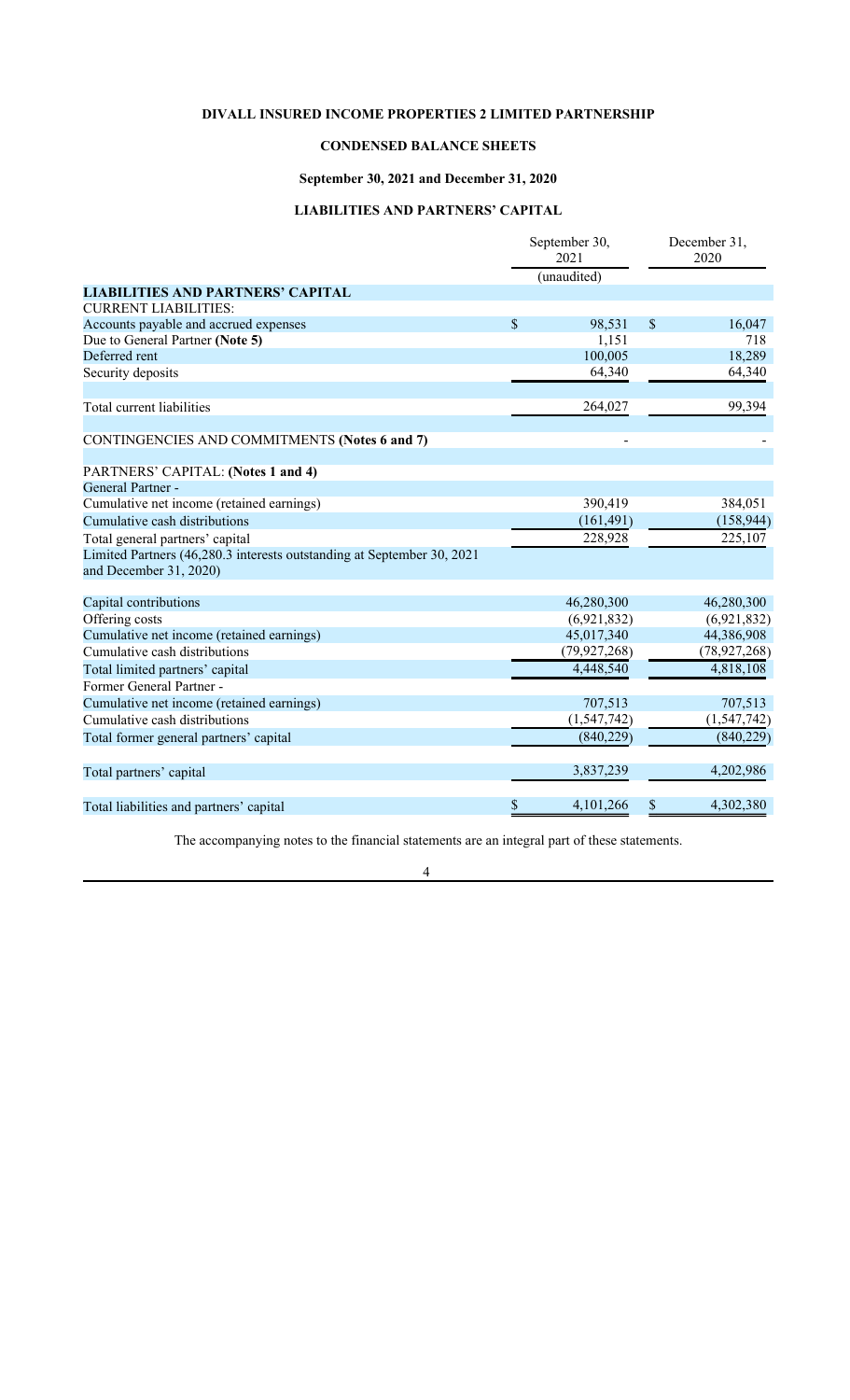## **CONDENSED STATEMENTS OF INCOME**

## **For the Three and Nine Month Periods Ended September 30, 2021 and 2020**

|                                                                 | Three months ended      |               |               |                 |                           | Nine months ended      |               |               |  |
|-----------------------------------------------------------------|-------------------------|---------------|---------------|-----------------|---------------------------|------------------------|---------------|---------------|--|
|                                                                 |                         | September 30, |               | September 30,   | September 30,             |                        |               | September 30, |  |
|                                                                 |                         | 2021          | 2020          |                 | 2021                      |                        | 2020          |               |  |
|                                                                 | (unaudited)             |               | (unaudited)   |                 | (unaudited)               |                        | (unaudited)   |               |  |
| <b>OPERATING REVENUES:</b>                                      |                         |               |               |                 |                           |                        |               |               |  |
| Rental income (Note 3)                                          | \$                      | 415,633       | \$            | 511,603         | \$                        | 1,122,570              | \$            | 1,113,879     |  |
| <b>TOTAL OPERATING REVENUES</b>                                 | $\overline{\mathbb{S}}$ | 415,633       | $\mathcal{S}$ | 511,603         | $\mathbf{\hat{S}}$        | $\overline{1,}122,570$ | $\mathbb{S}$  | 1,113,879     |  |
| <b>EXPENSES:</b>                                                |                         |               |               |                 |                           |                        |               |               |  |
| Partnership management fees (Note 5)                            | \$                      | 68,079        | $\sqrt{3}$    | 72,075          | $\boldsymbol{\mathsf{S}}$ | 206,901                | $\mathcal{S}$ | 215,371       |  |
| Insurance                                                       |                         | 1,520         |               | 1,495           |                           | 4,561                  |               | 4,441         |  |
| General and administrative                                      |                         | 12,353        |               | 16,899          |                           | 54,897                 |               | 64,375        |  |
| Advisory Board fees and expenses                                |                         | 1,750         |               | 1,750           |                           | 5,250                  |               | 5,250         |  |
| Professional services                                           |                         | 26,441        |               | 48,204          |                           | 148,862                |               | 186,169       |  |
| Depreciation                                                    |                         | 5,449         |               | 15,795          |                           | 28,198                 |               | 76,360        |  |
| Amortization                                                    |                         | 12,465        |               | 6,899           |                           | 37,395                 |               | 20,697        |  |
| <b>TOTAL OPERATING EXPENSES</b>                                 | \$                      | 128,057       | \$.           | 163,117         | $\mathcal{S}$             | 486,064                | \$.           | 572,663       |  |
| <b>OTHER INCOME</b>                                             |                         |               |               |                 |                           |                        |               |               |  |
| Other interest income                                           |                         | 239           |               | 52              |                           | 294                    |               | 4,093         |  |
| TOTAL OTHER INCOME                                              | \$                      | 239           | $\sqrt{\ }$   | $\overline{52}$ | $\mathcal{S}$             | 294                    | $\mathbb{S}$  | 4,093         |  |
|                                                                 |                         |               |               |                 |                           |                        |               |               |  |
| <b>NET INCOME</b>                                               | \$                      | 287,815       | \$            | 348,538         | $\boldsymbol{\mathsf{S}}$ | 636,800                | $\$$          | 545,309       |  |
| NET INCOME ALLOCATED- GENERAL                                   |                         |               |               |                 |                           |                        |               |               |  |
| <b>PARTNER</b>                                                  |                         | 2,878         |               | 3,485           |                           | 6,368                  |               | 5,453         |  |
| NET INCOME ALLOCATED- LIMITED                                   |                         |               |               |                 |                           |                        |               |               |  |
| <b>PARTNERS</b>                                                 |                         | 284,937       |               | 345,053         |                           | 630,432                |               | 539,856       |  |
| PER LIMITED PARTNERSHIP INTEREST,                               |                         |               |               |                 |                           |                        |               |               |  |
| Based on 46,280.3 interests outstanding: (Basic and<br>diluted) |                         |               |               |                 |                           |                        |               |               |  |
| NET INCOME PER LIMITED PARTNERSHIP                              |                         |               |               |                 |                           |                        |               |               |  |
| <b>INTEREST</b>                                                 | \$                      | 6.16          | S             | 7.46            | \$.                       | 13.62                  | S             | 11.66         |  |

The accompanying notes to the financial statements are an integral part of these statements.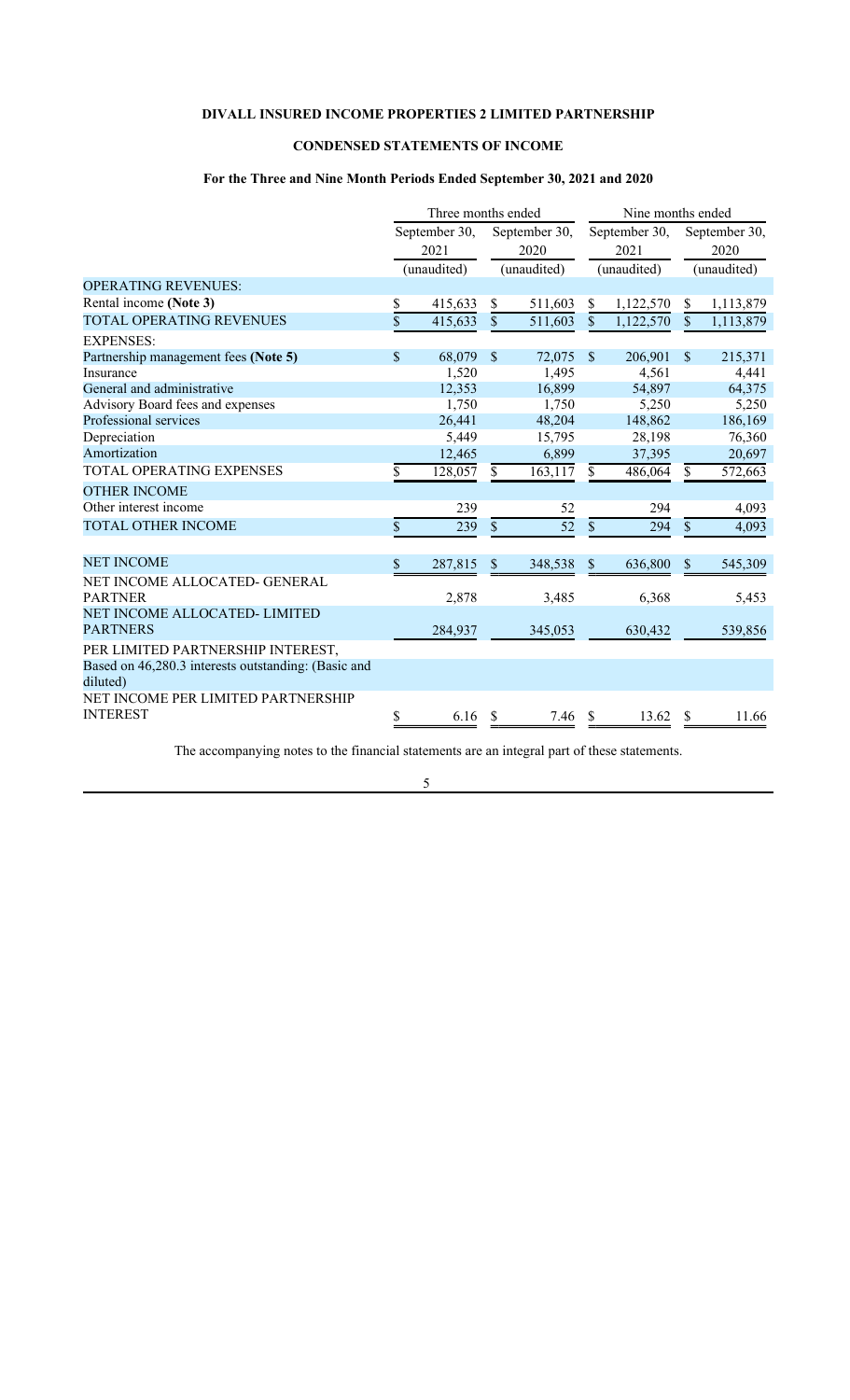## **CONDENSED STATEMENTS OF CASH FLOWS**

## **For the Nine Month Periods Ended September 30, 2021 and 2020**

|                                                                            | Nine Months Ended     |                       |
|----------------------------------------------------------------------------|-----------------------|-----------------------|
|                                                                            | September 30,<br>2021 | September 30,<br>2020 |
|                                                                            | (unaudited)           | (unaudited)           |
| CASH FLOWS FROM OPERATING ACTIVITIES:                                      |                       |                       |
| Net income from continuing operations                                      | \$<br>636,800         | \$<br>545,309         |
| Adjustments to reconcile net income to net cash from operating activities: |                       |                       |
| Depreciation and amortization                                              | 65,593                | 97,056                |
| Changes in operating assets and liabilities                                |                       |                       |
| Decrease in rents and other receivables                                    | 532,604               | 169,847               |
| Increase in long-term rent receivable                                      | 971                   | (21, 448)             |
| Decrease in security deposit escrow                                        | (24)                  | 5,092                 |
| Increase in deferred closing costs                                         | (36,064)              |                       |
| Decrease in deferred rent award escrow                                     |                       | (52)                  |
| Decrease in prepaid insurance                                              | 4,561                 | 4,484                 |
| Decrease in accounts payable and accrued expenses                          | 82,484                | (1,073)               |
| Increase in unearned rental income                                         | 100,005               | 5,000                 |
| Payment of leasing commission                                              | (222, 633)            |                       |
| Security deposit refund                                                    |                       | (5,000)               |
| Increase in due to General Partner                                         | 433                   | 49                    |
| Net cash from operating activities                                         | 1,164,730             | 799,264               |
| CASH FLOWS USED IN INVESTING ACTIVITIES:                                   |                       |                       |
| Interest applied to Indemnification Trust account                          | (219)                 | (3,862)               |
| Net cash used in investing activities                                      | (219)                 | (3,862)               |
| CASH FLOWS USED IN FINANCING ACTIVITIES:                                   |                       |                       |
| Cash distributions to Limited Partners                                     | (1,000,000)           | (700,000)             |
| Cash distributions to General Partner                                      | (2,547)               | (2,181)               |
| Net cash used in financing activities                                      | (1,002,547)           | (702, 181)            |
| NET INCREASE (DECREASE) IN CASH                                            | 161,964               | 93,221                |
| <b>CASH AT BEGINNING OF PERIOD</b>                                         | 72,244                | 39,221                |
| <b>CASH AT END OF PERIOD</b>                                               | \$<br>234,208         | \$<br>132,442         |

The accompanying notes to the financial statements are an integral part of these statements.

6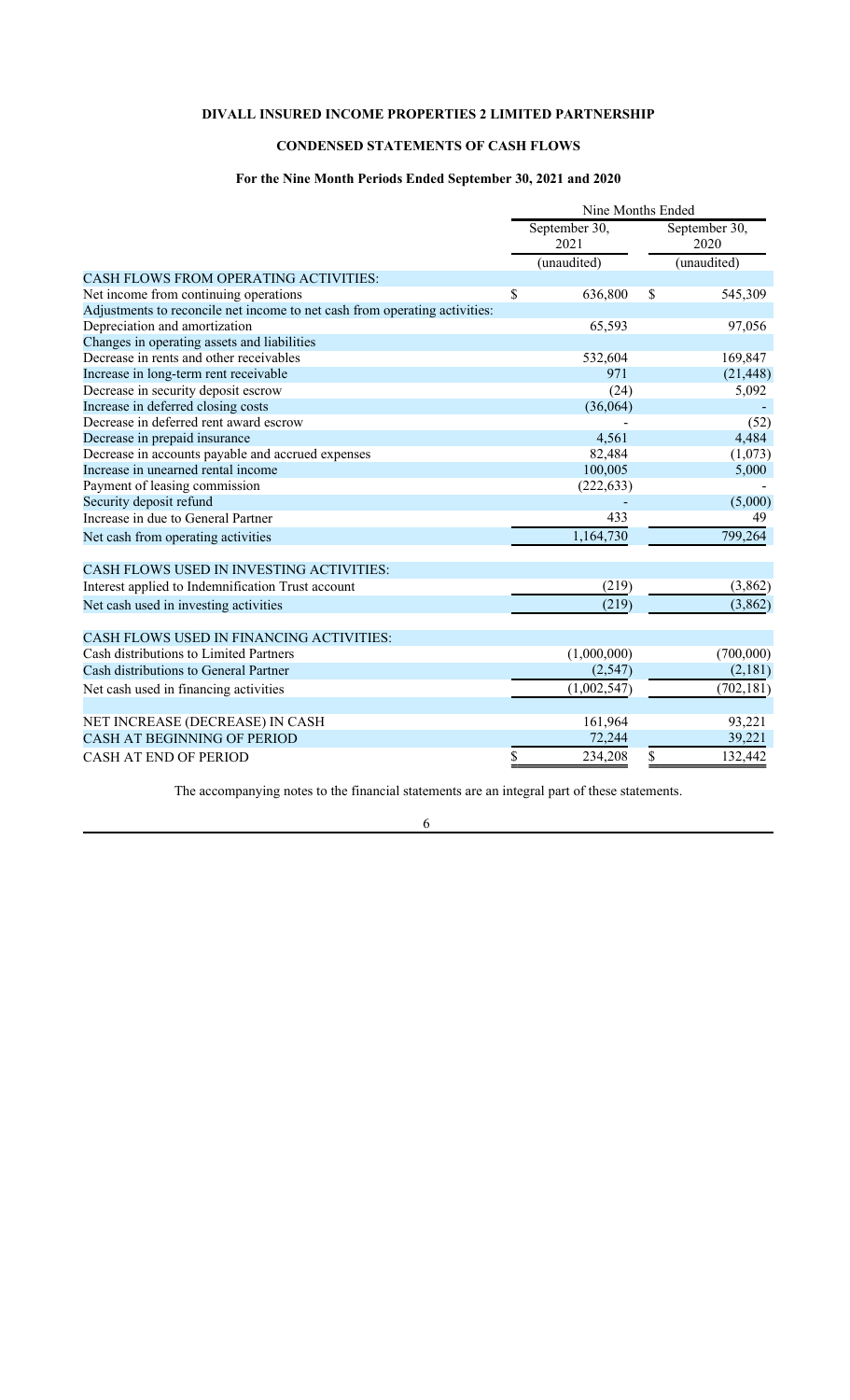## **CONDENSED STATEMENTS OF PARTNER'S CAPITAL (Unaudited)**

## **For the Three and Nine Month Periods Ended September 30, 2021 and 2020**

|                                                                                                 |     |               |     | <b>General Partner</b>                                |                   | <b>Limited Partners</b> |                                                          |                          |                                                                    |  |  |                                        |                               |
|-------------------------------------------------------------------------------------------------|-----|---------------|-----|-------------------------------------------------------|-------------------|-------------------------|----------------------------------------------------------|--------------------------|--------------------------------------------------------------------|--|--|----------------------------------------|-------------------------------|
|                                                                                                 |     | Net<br>Income |     | Cumulative Cumulative<br>Cash<br><b>Distributions</b> | Total             |                         | Capital<br>Contributions.<br>Net of<br>Offering<br>Costs | Cumulative<br>Net Income | Cumulative<br>Cash<br>Distribution Reallocation                    |  |  | Total                                  | Total<br>Partners'<br>Capital |
| <b>BALANCE AT DECEMBER</b><br>31, 2020                                                          |     | 384,051       | - S |                                                       |                   |                         |                                                          |                          | $(158,944)$ \$225,107 \$ 39,358,468 \$44,386,908 \$(78,927,268) \$ |  |  | $(840, 229)$ \$3,977,878               | \$4,202,986                   |
| O1 Net Income                                                                                   |     | 1,328         |     |                                                       | 1,328             |                         |                                                          | 131,474                  |                                                                    |  |  | 131,474                                | 132,802                       |
| Cash Distributions (\$12.96 per<br>limited partnership interest)<br><b>BALANCE AT MARCH 31,</b> |     |               |     | (531)                                                 | (531)             |                         |                                                          |                          | (600,000)                                                          |  |  | (600,000)                              | (600, 531)                    |
| 2021                                                                                            | S   | 385,379 \$    |     |                                                       |                   |                         |                                                          |                          | $(159,475)$ \$225,904 \$39,358,468 \$44,518,381 \$(79,527,268) \$  |  |  | $(840,229)$ \$3,509,352 \$3,735,256    |                               |
| <b>O2</b> Net Income                                                                            |     | 2,162         |     |                                                       | 2,162             |                         |                                                          | 214,021                  |                                                                    |  |  | 214,021                                | 216,183                       |
| Cash Distributions (\$4.32 per<br>limited partnership interest)                                 |     | 387,541 \$    |     | (865)                                                 | (865)             |                         |                                                          |                          | (200,000)                                                          |  |  | (200,000)<br>$(840, 229)$ \$3,523,373  | (200, 865)<br>\$3,750,574     |
| <b>BALANCE AT JUNE 30, 2021</b>                                                                 | \$  | 2,878         |     |                                                       | 2,878             |                         |                                                          | 284,937                  | $(160,340)$ \$227,201 \$ 39,358,468 \$44,732,402 \$(79,727,268) \$ |  |  | 284,937                                | 287,815                       |
| O3 Net Income<br>Cash Distributions (\$4.32 per<br>limited partnership interest)                |     |               |     | (1, 151)                                              | (1, 151)          |                         |                                                          |                          | (200,000)                                                          |  |  | (200,000)                              | (201, 151)                    |
| <b>BALANCE AT SEPTEMBER</b><br>30, 2021                                                         | S   | 390,419 \$    |     |                                                       |                   |                         |                                                          |                          | $(161,491)$ \$228,928 \$ 39,358,468 \$45,017,340 \$(79,927,268) \$ |  |  | $(840,229)$ \$3,608,310 \$3,837,239    |                               |
| <b>BALANCE AT DECEMBER</b><br>31, 2019                                                          | \$. | 376,804 \$    |     |                                                       |                   |                         |                                                          |                          | $(156,045)$ \$220,759 \$ 39,358,468 \$43,669,450 \$(78,127,268) \$ |  |  | $(840,229)$ \$4,060,421 \$4,281,180    |                               |
| <b>Q1</b> Net Income                                                                            |     | (289)         |     |                                                       | (289)             |                         |                                                          | (28, 637)                |                                                                    |  |  | (28, 637)                              | (28, 926)                     |
| Cash Distributions (\$12.96 per<br>limited partnership interest)<br><b>BALANCE AT MARCH 31,</b> |     |               |     |                                                       |                   |                         |                                                          |                          | (600,000)                                                          |  |  | (600,000)                              | (600,000)                     |
| 2020                                                                                            |     | 376,515 \$    |     |                                                       |                   |                         |                                                          |                          | $(156,045)$ \$220,470 \$ 39,358,468 \$43,640,813 \$(78,727,268) \$ |  |  | (840, 229) \$3, 431, 784 \$3, 652, 254 |                               |
| <b>Q2</b> Net Income                                                                            |     | 2,257         |     |                                                       | 2.257             |                         |                                                          | 223,440                  |                                                                    |  |  | 223,440                                | 225,697                       |
| <b>Cash Distributions</b>                                                                       |     |               |     | (787)                                                 | (787)             |                         |                                                          |                          |                                                                    |  |  |                                        | (787)                         |
| <b>BALANCE AT JUNE 30, 2020</b>                                                                 | S   | 378,772 \$    |     |                                                       |                   |                         |                                                          |                          | $(156,832)$ \$221,940 \$ 39,358,468 \$43,864,253 \$(78,727,268) \$ |  |  | $(840, 229)$ \$3,655,224               | \$3,877,164                   |
| <b>O3</b> Net Income<br>Cash Distributions (\$2.16 per<br>limited partnership interest)         |     | 3,485         |     | (1, 394)                                              | 3,485<br>(1, 394) |                         |                                                          | 345,053                  | (100,000)                                                          |  |  | 345,053<br>(100,000)                   | 348,538<br>(101, 394)         |
| <b>BALANCE AT SEPTEMBER</b><br>30, 2020                                                         | \$  | 382,257 \$    |     |                                                       |                   |                         |                                                          |                          | $(158,226)$ \$224,031 \$ 39,358,468 \$44,209,306 \$(78,827,268) \$ |  |  | $(840,229)$ \$3,900,277 \$4,124,308    |                               |

The accompanying notes to the financial statements are an integral part of these statements.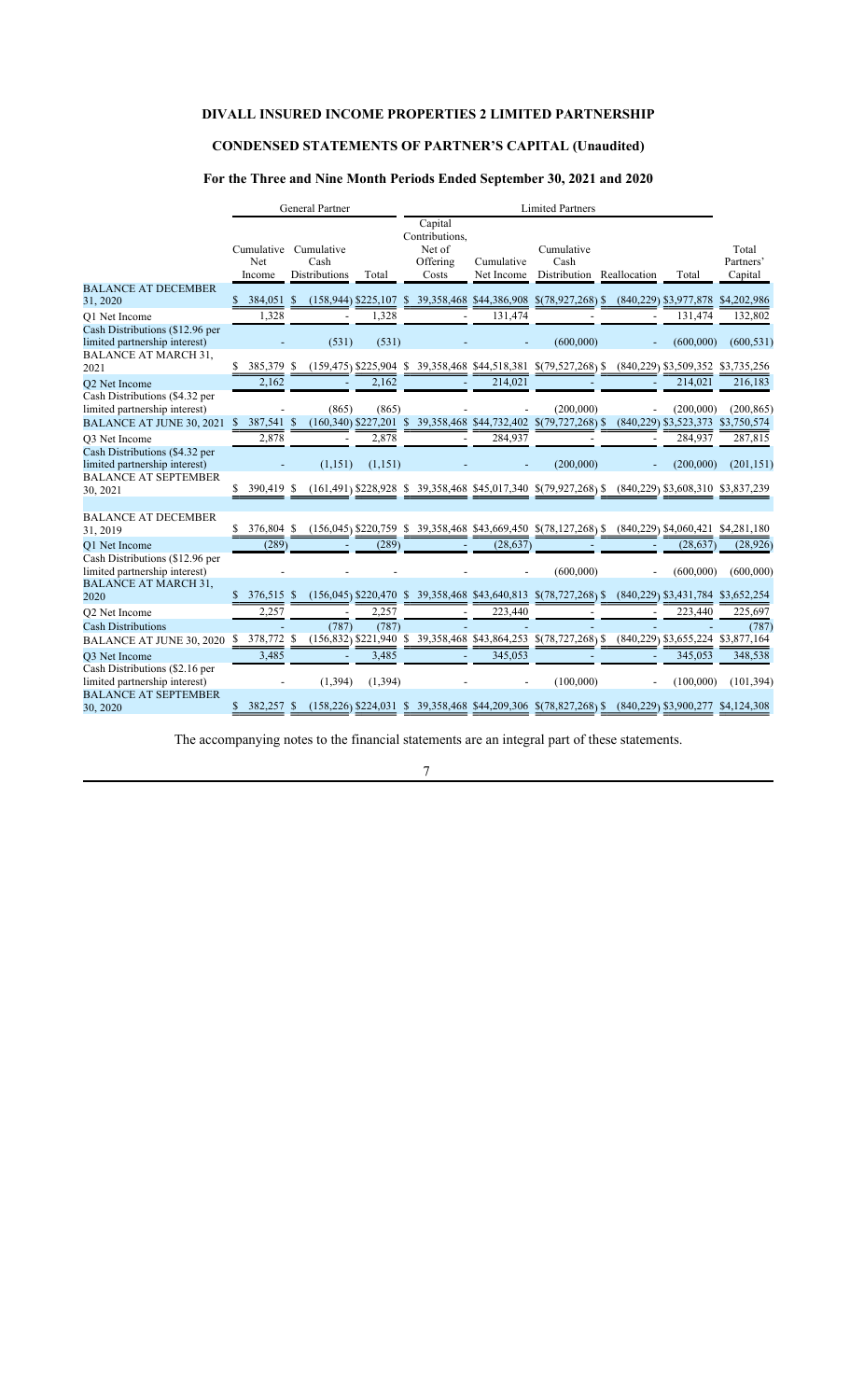## **NOTES TO UNAUDITED CONDENSED FINANCIAL STATEMENTS**

The condensed statements included herein have been prepared by the registrant, without audit, pursuant to the rules and regulations of the Securities and Exchange Commission, and reflect all adjustments which are, in the opinion of management, necessary to a fair statement of the results of operations for the interim period, on a basis consistent with the annual audited statements. The adjustments made to these condensed statements consist only of normal recurring adjustments. Certain information, accounting policies, and footnote disclosures normally included in financial statements prepared in accordance with United States Generally Accepted Accounting Principles (US GAAP) have been condensed or omitted pursuant to such rules and regulations, although the registrant believes that the disclosures are adequate to make the information presented not misleading. It is suggested that these condensed financial statements be read in conjunction with the financial statements and the summary of significant accounting policies and notes thereto included in the registrant's latest annual report on Form 10-K.

### **1. ORGANIZATION:**

DiVall Insured Income Properties 2 LP (the "Partnership") was formed on November 20, 1987, pursuant to the Uniform Limited Partnership Act of the State of Wisconsin. The initial capital, contributed during 1987, consisted of \$300, representing aggregate capital contributions of \$200 by the former general partners and \$100 by the initial limited partner. A subsequent offering of limited partnership interests closed on February 22, 1990, with 46,280.3 limited partnership interests having been sold in that offering, resulting in total proceeds to the Partnership, net of underwriting compensation and other offering costs, of \$39,358,468.

The Partnership is currently engaged in the business of owning and operating its investment portfolio of commercial real estate properties (each a "Property", and collectively, the "Properties"). The Properties are leased on a triple net basis primarily to, and operated by, franchisors or franchisees of national, regional, and local retail chains under primarily longterm leases. The lessees are operators of fast food, family style, and casual/theme restaurants. As of September 30, 2021, the Partnership owned 10 Properties, which are located in a total of three states.

The Limited Partnership Agreement, as amended from time to time (collectively, the "Partnership Agreement"), stipulates that the Partnership is scheduled to be dissolved on November 30, 2023, or earlier upon the prior occurrence of any of the following events: (a) the disposition of all its Properties; (b) the written determination by the General Partner, that the Partnership's assets may constitute "plan assets" for purposes of ERISA; (c) the agreement of limited partners owning a majority of the outstanding limited partner interests to dissolve the Partnership; or (d) the dissolution, bankruptcy, death, withdrawal, or incapacity of the last remaining General Partner, unless an additional General Partner is elected by a majority of the limited partners. During the second and third quarters of the nine odd numbered years from 2001 through 2017, consent solicitations were circulated to the Partnership's limited partners which, if approved by the limited partners, would have authorized the General Partner to initiate the potential sale of all of the Properties and the dissolution of the Partnership (each a "Consent"). Limited partners owning a majority of the outstanding limited partnership interests did not vote in favor of any of the Consents. Therefore, the Partnership continues to operate as a going concern.

During the 2020 consent solicitation process, the Limited Partners approved two separate amendments to the Partnership Agreement. The amendments served to: (i) extend the term of the Partnership by three (3) years to November 30, 2023, and (ii) permit the General Partner to effect distributions at times that it deems appropriate, but no less often than semi-annually.

## **2. RECENTLY ISSUED ACCOUNTING PRINCIPLES:**

In April 2020, the Financial Accounting Standards Board (FASB) issued a question-and-answer document (the "Lease Modification Q&A") focused on the application of lease accounting guidance to lease concessions provided as a result of a novel strain of coronavirus ("COVID-19"). Under existing lease guidance, an entity would have to determine, on a lease by lease basis, if a lease concession was the result of a new arrangement reached with the tenant or if a lease concession was under the enforceable rights and obligations within the existing lease agreement. The Lease Modification Q&A clarifies that entities may elect to not evaluate whether lease-related relief that lessors provide to mitigate the economic effects of COVID-19 on lessees is a lease modification under current lease guidance. Instead, an entity that elects not to evaluate whether a concession directly related to COVID-19 is a modification can then elect whether to apply the modification guidance.

During the year ended December 31, 2020, the Partnership provided a lease concession to one tenant in response to the impact of COVID-19, in the form of a short term rent reduction. The Partnership has made an election to account for such lease concession consistent with how this concession would be accounted for under lease guidance if enforceable rights and obligations for this concession had already existed in the lease. This election is available for concessions related to the effects of the COVID-19 pandemic that do not result in a substantial increase in the rights as lessor, including concessions that result in the total payments required by the modified lease being substantially the same as or less than total payments required by the original lease.

The Partnership's concession provided for a reduction of payments with no substantive changes to the consideration in the original lease. The reduction affected the amount of the lease payments during the months of April, May and June of 2020. The Partnership is accounting for this reduction as if no changes to the lease were made. During the year ended December 31, 2020, the Partnership entered into one lease modification that eliminated an amount that was immaterial to the Partnership.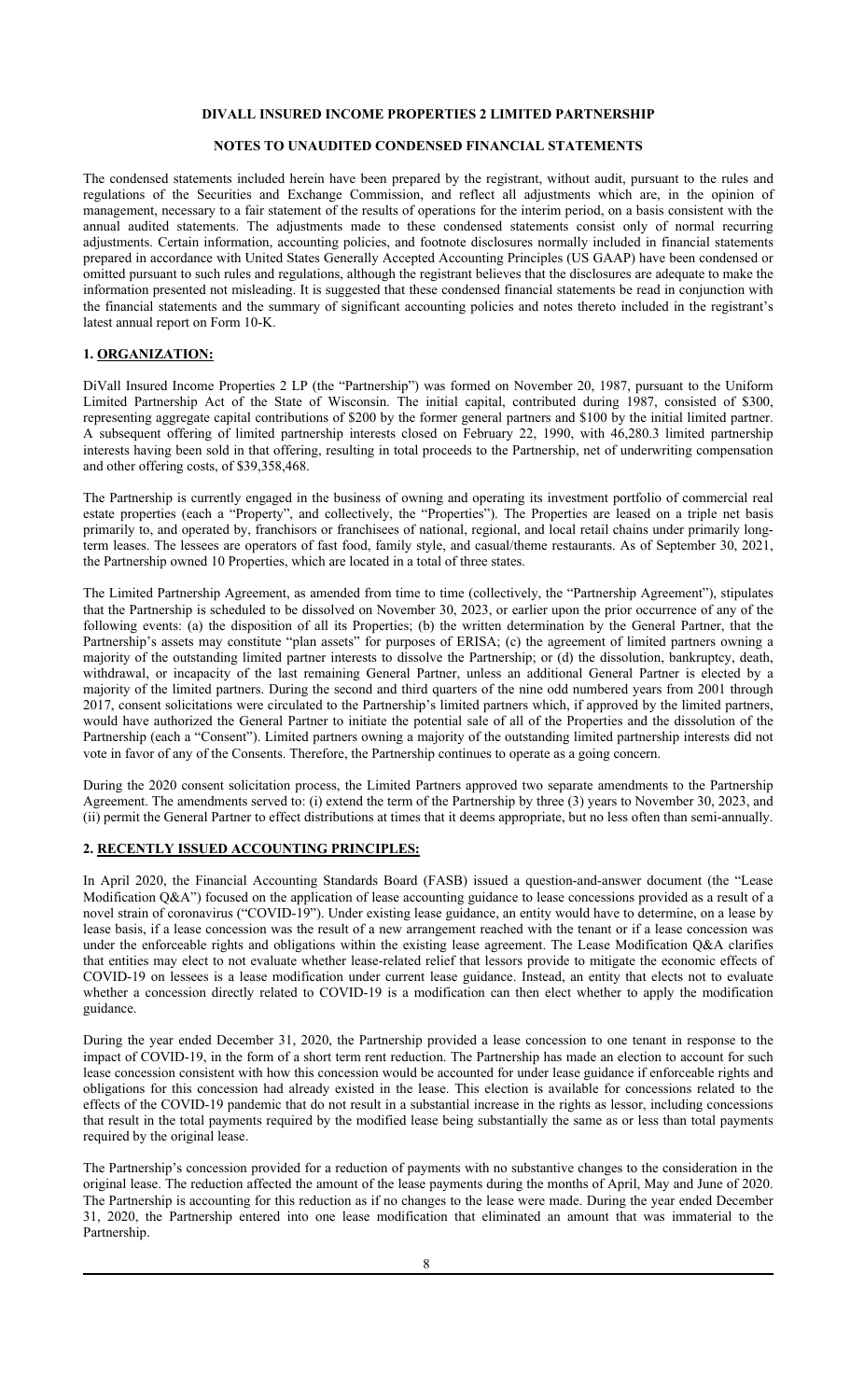## **NOTES TO UNAUDITED CONDENSED FINANCIAL STATEMENTS**

#### **3. INVESTMENT PROPERTIES AND PROPERTIES HELD FOR SALE:**

The total cost of the Properties includes the original purchase price plus acquisition fees and other capitalized costs paid to an affiliate of the former general partners of the Partnership.

As of September 30, 2021, the Partnership owned 10 Properties, nine of which contained fully constructed fast-food/casual dining restaurant facilities. The following are operated by tenants at the aforementioned Properties: eight separate Wendy's restaurants, an Applebee's restaurant and a Brakes 4 Less store. The 10 Properties are located in a total of three states.

On April 23, 2020, the Partnership executed three Amended and Restated Restaurant Absolutely Net Leases to the Original Leases dated January 30, 1989, by and between the Partnership and Wendgusta LLC ("Tenant", as successor in interest to Wensouth Corporation) with the intent that these Leases will amend, restate and replace the Original Leases. Effective January 1, 2021, for the restaurant property located at 1901 Whiskey Road, Aiken, South Carolina, per the terms of the Amendment, the Tenant will pay \$210,632 annually in rent, in addition to 7% of sales over an annual breakpoint of \$2,632,900 over the term of the lease extension (January 1, 2021 to December 31, 2040).

Effective January 1, 2021, for the restaurant property located at 1004 Richland Ave, Aiken, South Carolina, per the terms of the Amendment, the Tenant will pay \$167,500 annually in rent, in addition to 7% of sales over an annual breakpoint of \$2,093,750 over the term of the lease extension (January 1, 2021 to December 31, 2040). Effective January 1, 2021, for the restaurant property located at 3013 Peach Orchard Road, Augusta, Georgia per the terms of the Amendment, the Tenant will pay \$188,000 annually in rent, in addition to 7% of sales over an annual breakpoint of \$2,350,000 over the term of the lease extension (January 1, 2021 to December 31, 2040).

On April 28, 2020, the Partnership executed a Third Amendment to Lease with RMH Franchise Corporation in response to changed circumstances arising from the COVID-19 pandemic. The term of the amendment was April 1, 2020 through June 30, 2020 and during that time suspended the amount and timing of the payment of the monthly base rent, as defined in the Lease. The revised monthly base rent for the months of April and May 2020 was equal to six percent of the monthly gross sales. The revised monthly base rent for the month of June 2020 was a fixed amount of \$5,750. Full monthly base rent resumed July 1, 2020.

On July 21, 2020, the Partnership executed two Amended and Restated Restaurant Absolutely Net Leases to the Original Leases dated January 30, 1989, by and between the Partnership and WendCharles I, LLC ("Tenant", as successor in interest to Wensouth Corporation) with the intent that these Leases will amend, restate and replace the Original Leases. Effective January 1, 2021, for the restaurant property located at 361 Highway 17 Bypass, Mt. Pleasant, South Carolina, per the terms of the Amendment, the Tenant will pay \$146,520 annually in rent, in addition to 7% of sales over an annual breakpoint of \$1,831,500 over the term of the lease extension (January 1, 2021 to December 31, 2040). Effective January 1, 2021, for the restaurant property located at 343 Folly Road, Charleston, South Carolina, per the terms of the Amendment, the Tenant will pay \$136,000 annually in rent, in addition to 7% of sales over an annual breakpoint of \$1,700,000 over the term of the lease extension (January 1, 2021 to December 31, 2040).

#### Property Held for Sale

The Brakes 4 Less property in Martinez, GA, was listed for sale on July 5, 2021. A signed offer of \$890,000 was accepted on September 27, 2021. The sale closed on October 29, 2021 and the Partnership recognized a gain of \$478,098.

The components of property held for sale in the balance sheets as of September 30, 2021 and December 31, 2020 are outlined below:

|                                 |   | September 30,<br>2021 | December 31,<br>2020 |
|---------------------------------|---|-----------------------|----------------------|
| <b>Balance Sheet:</b>           |   |                       |                      |
| Land                            | S | 266,175 \$            |                      |
| <b>Building</b>                 |   | 367,575               |                      |
| <b>Accumulated Depreciation</b> |   | (367, 575)            |                      |
| Properties held for sale        |   | 266,175               |                      |
|                                 |   |                       |                      |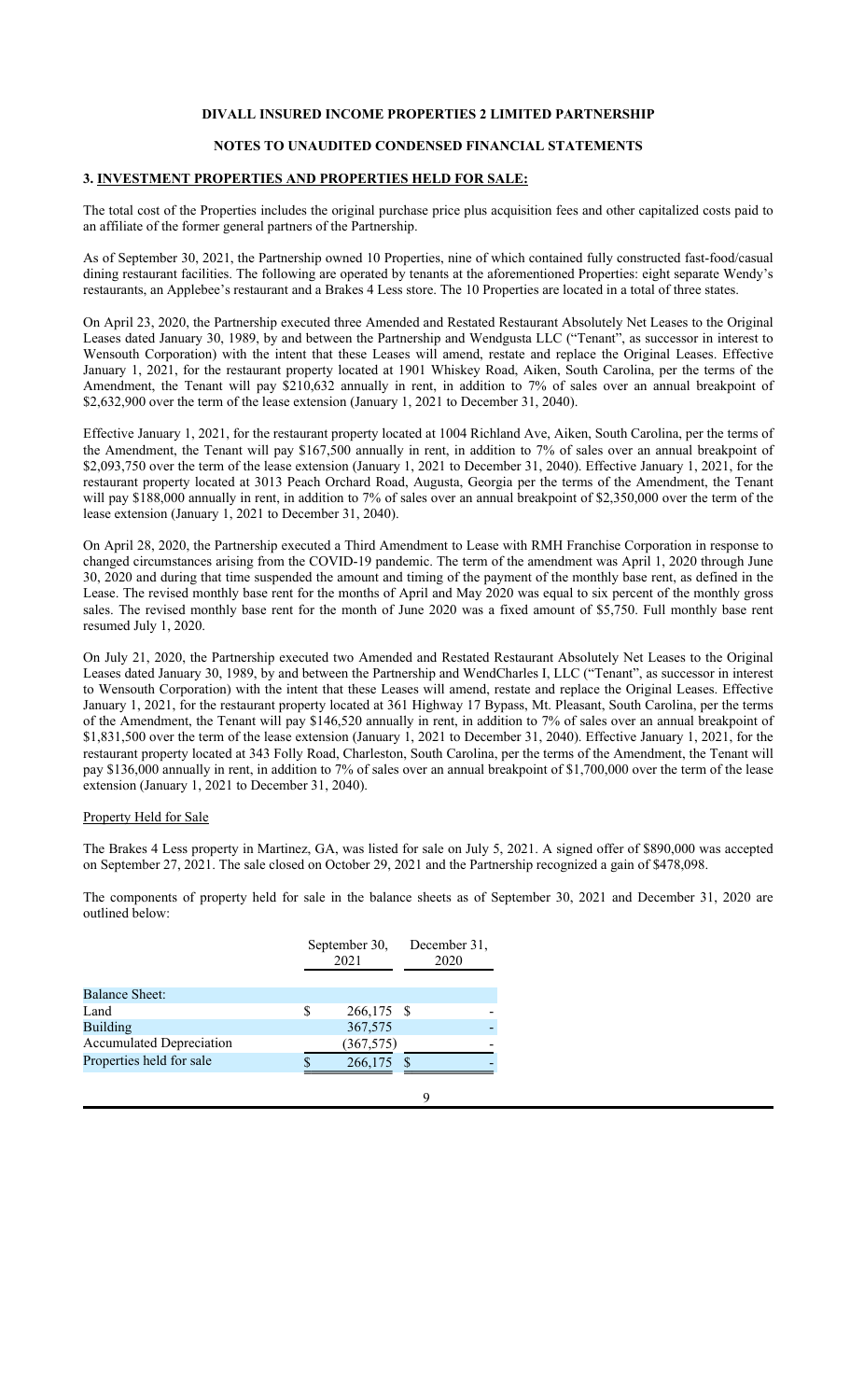## **NOTES TO UNAUDITED CONDENSED FINANCIAL STATEMENTS**

## **4. PARTNERSHIP AGREEMENT:**

The Partnership Agreement was amended, effective as of October 20, 2020, to extend the term of the Partnership to November 30, 2023, or until dissolution prior thereto pursuant to the consent of limited partners owning a majority of the outstanding limited partnership interests.

Under the terms of the Partnership Agreement, as amended, net profits or losses from operations are allocated 99% to the limited partners and 1% to the current General Partner. The November 9, 2009 amendment also provided for distributions from Net Cash Receipts, as defined, to be made 99% to limited partners and 1% to The Provo Group, Inc. ("TPG", or the "General Partner"), the current General Partner, provided that quarterly distributions are cumulative and are not to be made to the current General Partner unless and until each limited partner has received a distribution from Net Cash Receipts in an amount equal to 10% per annum, cumulative simple return on his, her or its Adjusted Original Capital, as defined, from the Return Calculation Date, as defined, except to the extent needed by the General Partner to pay its federal and state income taxes on the income allocated to it attributable to such year.

The provisions regarding distribution of Net Proceeds, as defined, provide that Net Proceeds are to be distributed as follows: (a) to the limited partners, an amount equal to 100% of their Adjusted Original Capital; (b) then, to the limited partners, an amount necessary to provide each limited partner a liquidation preference equal to a 13.5% per annum, cumulative simple return on Adjusted Original Capital from the Return Calculation Date including in the calculation of such return on all prior distributions of Net Cash Receipts and any prior distributions of Net Proceeds under this clause, except to the extent needed by the General Partner to pay its federal and state income tax on the income allocated to it attributable to such year; and (c) then, to limited partners, 99%, and to the General Partner, 1%, of remaining Net Proceeds available for distribution.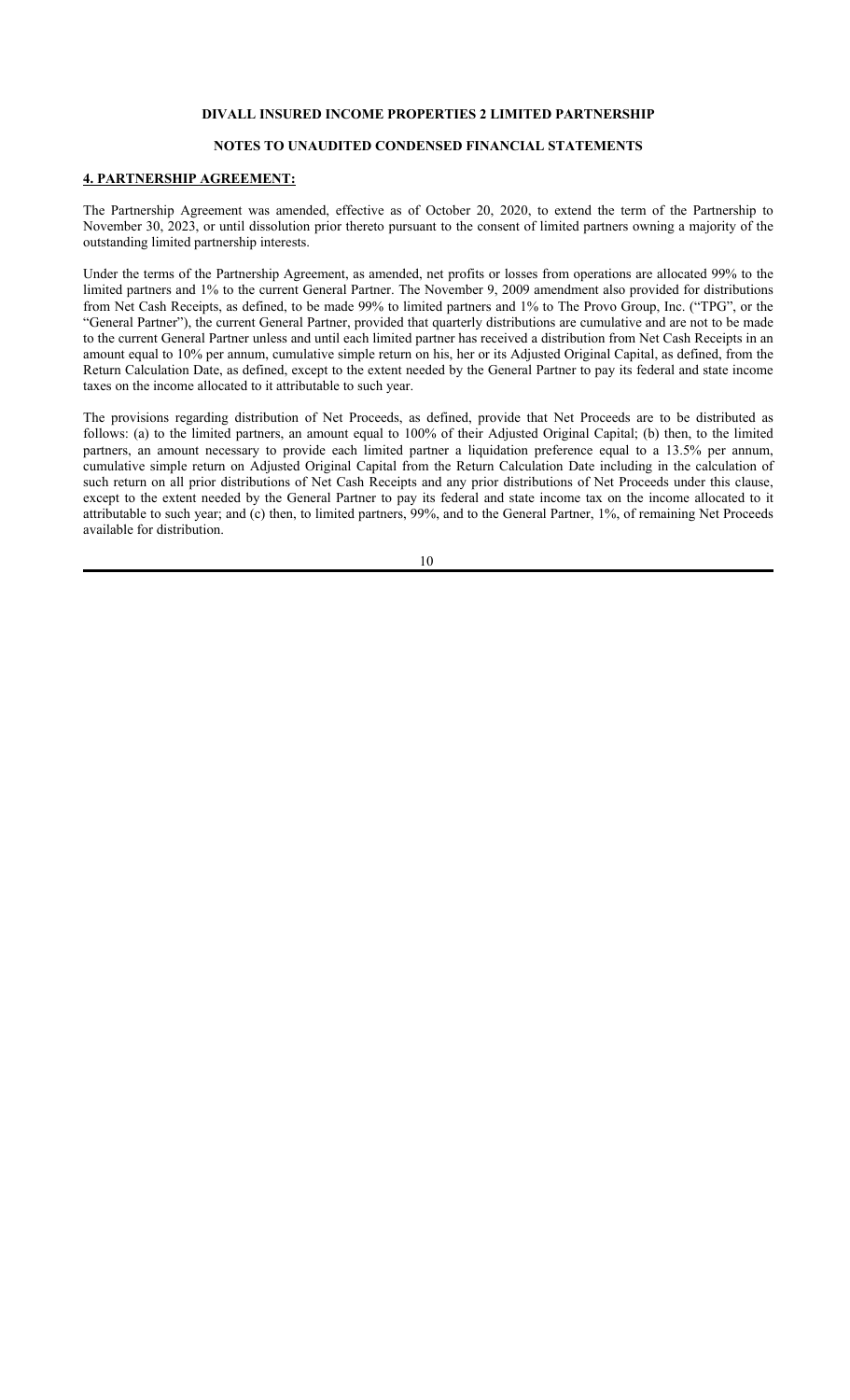### **NOTES TO UNAUDITED CONDENSED FINANCIAL STATEMENTS**

#### **5. TRANSACTIONS WITH GENERAL PARTNER AND ITS AFFILIATES:**

Pursuant to the terms of the Permanent Manager Agreement ("PMA") executed in 1993 and renewed for an additional twoyear term as of January 1, 2021, the General Partner receives a base fee (the "Base Fee") for managing the Partnership equal to four percent of gross receipts, subject initially to a minimum annual Base Fee. The PMA also provides that the Partnership is responsible for reimbursement of the General Partner for office rent and related office overhead ("Expenses") up to an initial annual maximum of \$13,250. Both the Base Fee and Expenses reimbursement are subject to annual Consumer Price Index based adjustments. Effective March 1, 2021, Management has elected to roll back the last five years of CPI increases to their 2016 level and suspend any future CPI adjustments for the base fee. Therefore, the minimum annual Base Fee decreased by 5.54% from the prior year to \$272,316. The maximum annual Expenses reimbursement remained the same at \$23,256 and any potential future CPI adjustments have been suspended.

For purposes of computing the four percent overall fee paid to the General Partner, gross receipts include amounts recovered in connection with the misappropriation of assets by the former general partners and their affiliates. The fee received by the General Partner from the Partnership on any amounts recovered reduce the four percent minimum fee by that same amount.

Amounts paid and/or accrued to the General Partner and its affiliates for the three and six month periods ended September 30, 2021 and 2020 are as follows:

|                                                       |   | Incurred for the<br>Three Months<br>Ended<br>September 30,<br>2021<br>(unaudited) |    | Incurred for the<br>Three Months<br>Ended<br>September 30,<br>2020<br>(unaudited) |    | Incurred for the<br>Nine Months<br>Ended<br>September 30,<br>2021<br>(unaudited) | Incurred for the<br>Nine Months<br>Ended<br>September 30,<br>2020<br>(unaudited) |         |
|-------------------------------------------------------|---|-----------------------------------------------------------------------------------|----|-----------------------------------------------------------------------------------|----|----------------------------------------------------------------------------------|----------------------------------------------------------------------------------|---------|
| General Partner                                       |   |                                                                                   |    |                                                                                   |    |                                                                                  |                                                                                  |         |
| Management fees                                       | S | 68,079                                                                            | \$ | 72,075                                                                            | \$ | 206.901                                                                          | \$                                                                               | 215,371 |
| Overhead allowance                                    |   | 5,814                                                                             |    | 5,814                                                                             |    | 17,442                                                                           |                                                                                  | 17,374  |
| Leasing commissions                                   |   |                                                                                   |    |                                                                                   |    | 222,633                                                                          |                                                                                  |         |
| Reimbursement for out-of-pocket expenses              |   |                                                                                   |    |                                                                                   |    | 2,500                                                                            |                                                                                  | 2,500   |
| Cash distribution                                     |   | 1,151                                                                             |    | 1,394                                                                             |    | 2,547                                                                            |                                                                                  | 2,181   |
| Amounts paid and/or accrued to the General<br>Partner |   | 75,044                                                                            |    | 79,283                                                                            |    | 452,023                                                                          |                                                                                  | 237,426 |

At September 30, 2021 and December 31, 2020, \$73,784 and \$718, respectively, was payable to the General Partner. Effective with the six Wendy's lease amendments on January 1, 2021, the General Partner earned a leasing commission of \$222,633 representing 3% of only the first 10 years of a 20 year term and reduced by the unamortized portion of previously earned commissions on the six Wendy's in the amount of \$81,935. The commission was included in accounts payable and accrued expenses as of the end of the first quarter. One \$75,000 installment payment was made during each of the second and third quarters. The General Partner will determine the available cash flow throughout 2021 to satisfy the obligation, which will entail installment payments. In no event will the sales commissions earned on liquidation of these six Wendy's and the unamortized portion of the above noted commissions, at the sale date, exceed an aggregate commission of 3% to the General Partner.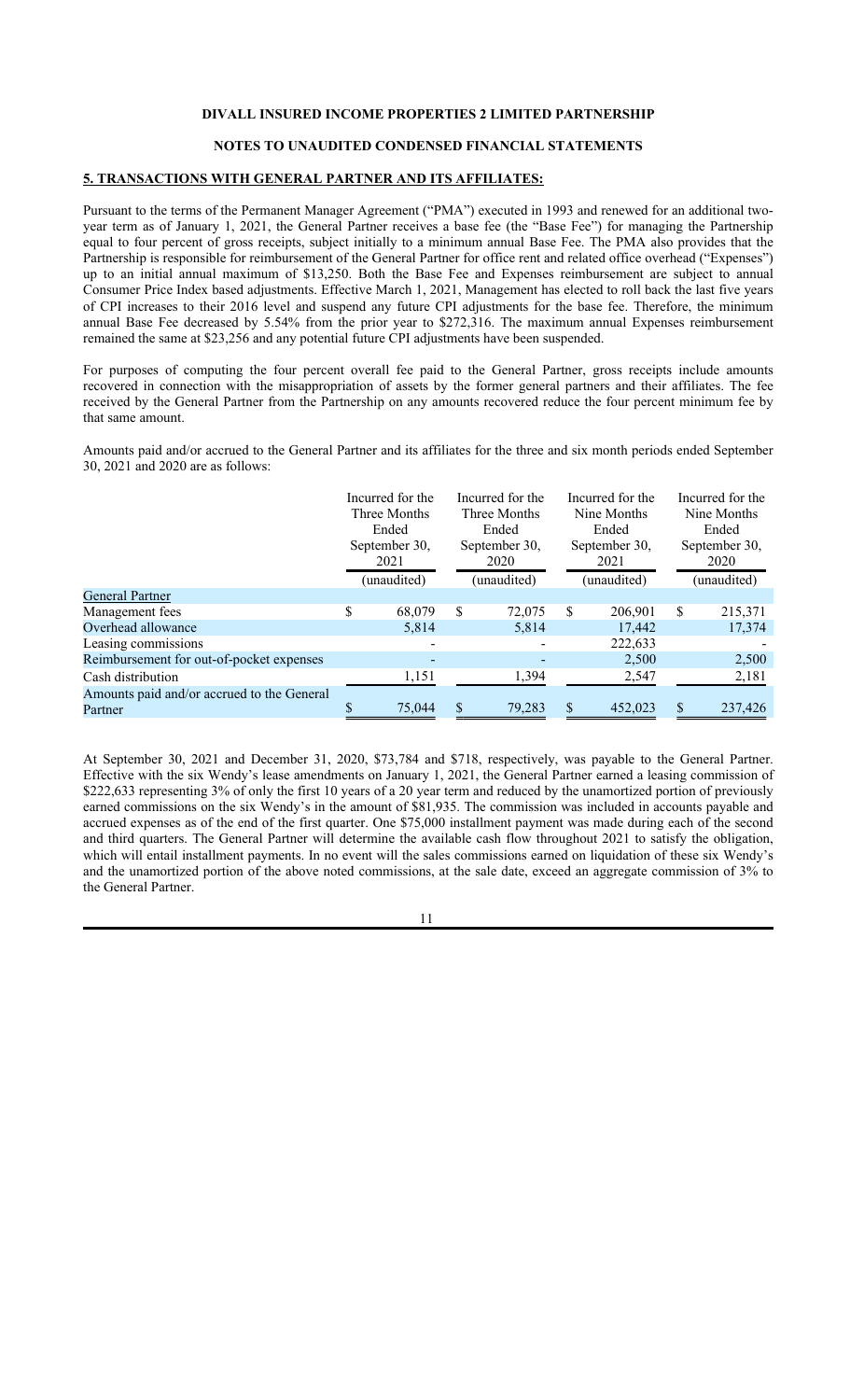## **NOTES TO UNAUDITED CONDENSED FINANCIAL STATEMENTS**

As of September 30, 2021, Jesse Small, an Advisory Board Member, beneficially owned greater than ten percent of the Partnership's outstanding limited partnership interests. Amounts paid to Mr. Small for his services as a member of the Advisory Board for the three- and nine-month periods ended September 30, 2021 and 2020 are as follows:

|                          | Three Month<br>Period ended<br>September 30,<br>2021 | Three Month<br>Period ended<br>September 30,<br>2020 | Nine Month<br>Period ended<br>September 30,<br>2021 | Nine Month<br>Period ended<br>September 30,<br>2020 |
|--------------------------|------------------------------------------------------|------------------------------------------------------|-----------------------------------------------------|-----------------------------------------------------|
|                          | (Unaudited)                                          | (Unaudited)                                          | (Unaudited)                                         | (Unaudited)                                         |
| Advisory Board Fees paid | 875                                                  | 875                                                  | 2.625                                               | 2,625                                               |

At September 30, 2021 and December 31, 2020 there were no outstanding Advisory Board fees accrued and payable to Jesse Small.

#### **6. CONTINGENT LIABILITIES:**

According to the Partnership Agreement, TPG, as General Partner may receive a disposition fee not to exceed three percent of the contract price on the sale of the properties of the Partnership and two affiliated publicly registered limited partnerships, DiVall Insured Income Fund Limited Partnership ("DiVall 1"), which was dissolved December of 1998, and DiVall Income Properties 3 Limited Partnership, which was dissolved in December 2003 ("DiVall 3"), and together with the Partnership and DiVall 1 (the "three original partnerships"). In addition, fifty percent of all such disposition fees earned by TPG were to be escrowed until the aggregate amount of recovery of the funds misappropriated from the three original partnerships by the former general partners was greater than \$4,500,000. Upon reaching such recovery level, full disposition fees would thereafter be payable, and fifty percent of the previously escrowed amounts would be paid to TPG. At such time as the recovery exceeded \$6,000,000 in the aggregate, the remaining escrowed disposition fees were to be paid to TPG. If such levels of recovery were not achieved, TPG would contribute the amounts escrowed toward the recovery until the three original partnerships were made whole. In lieu of a disposition fee escrow, fifty percent of all such disposition fees previously discussed were paid directly to a restoration account and then distributed among the three original partnerships; whereby the three original partnerships recorded the recoveries as income. After the recovery level of \$4,500,000 was exceeded, fifty percent of the total disposition fee amount paid to the three original partnerships recovery through the restoration account (in lieu of the disposition fee escrow) was refunded to TPG during March 1996. The remaining fifty percent amount allocated to the Partnership through the restoration account, and which was previously reflected as Partnership recovery income, may be owed to TPG if the \$6,000,000 recovery level is met. As of September 30, 2021, the Partnership may owe TPG \$16,296 if the \$6,000,000 recovery level is achieved. TPG does not expect any future refund, as it is uncertain that such a \$6,000,000 recovery level will be achieved.

#### **7. PMA INDEMNIFICATION TRUST:**

The PMA provides that TPG will be indemnified from any claims or expenses arising out of, or relating to, TPG serving in the capacity of General Partner or as substitute general partner, so long as such claims do not arise from fraudulent or criminal misconduct by TPG. The PMA provides that the Partnership will fund this indemnification obligation by establishing a reserve of up to \$250,000 of Partnership assets which would not be subject to the claims of the Partnership's creditors. An Indemnification Trust (the "Trust") serving such purposes has been established at United Missouri Bank, N.A. The corpus of the Trust has been fully funded with Partnership assets. Funds are invested in U.S. Treasury securities at fair value at level 1 (see Note 8). In addition, \$230,024 of earnings has been credited to the Trust as of September 30, 2021. The rights of TPG to the Trust shall be terminated upon the earliest to occur of the following events: (i) the written release by TPG of any and all interest in the Trust; (ii) the expiration of the longest statute of limitations relating to a potential claim which might be brought against TPG and which is subject to indemnification; or (iii) a determination by a court of competent jurisdiction that TPG shall have no liability to any person with respect to a claim which is subject to indemnification under the PMA. At such time as the indemnity provisions expire or the full indemnity is paid, any funds remaining in the Trust will revert back to the general funds of the Partnership.

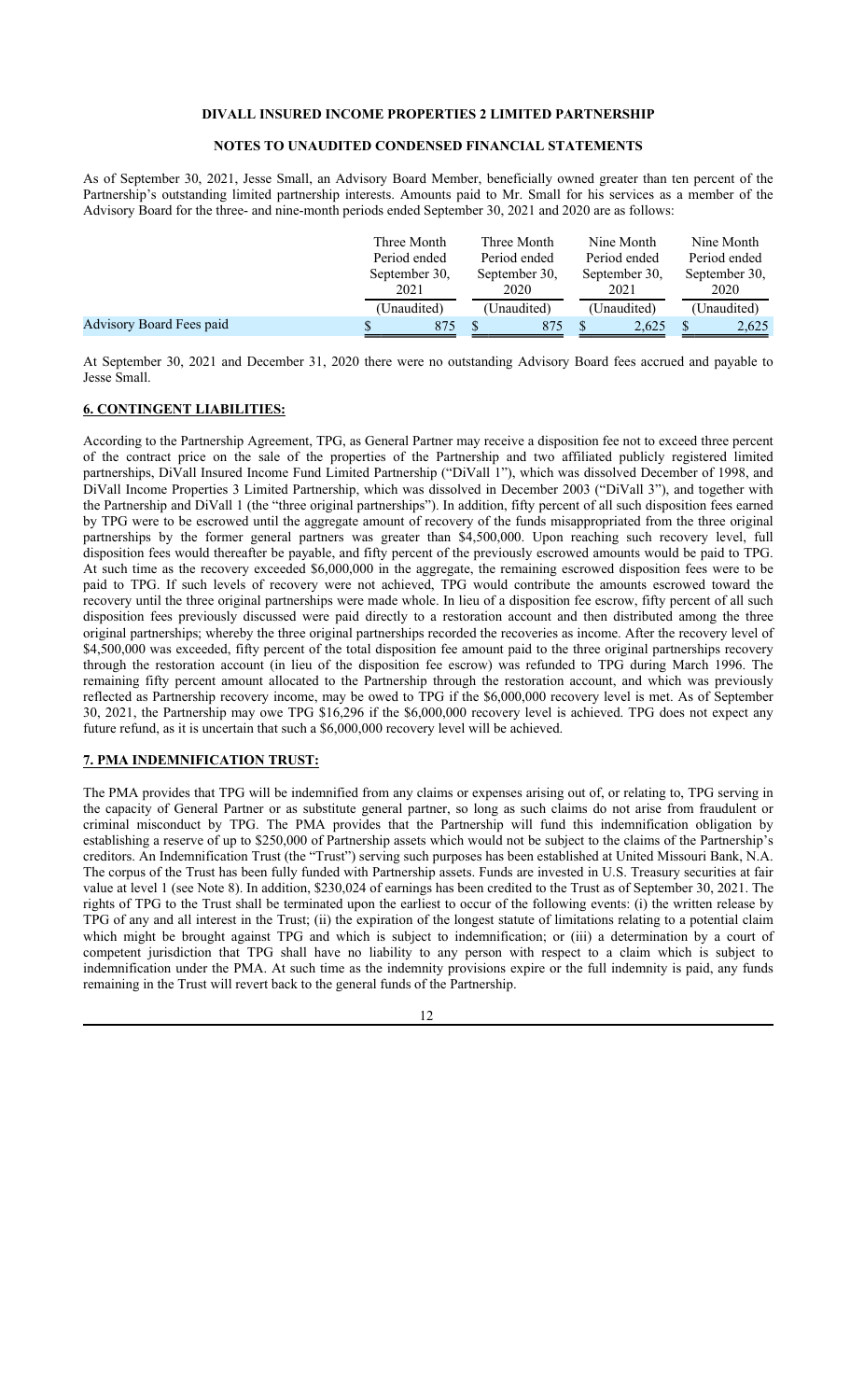## **NOTES TO UNAUDITED CONDENSED FINANCIAL STATEMENTS**

## **8. FAIR VALUE DISCLOSURES:**

The Partnership has determined the fair value based on hierarchy that gives the highest priority to quoted prices in active markets for identical assets and liabilities (Level 1) and the lowest priority to unobservable inputs (Level 3). Inputs are broadly defined as assumptions market participants would use in pricing an asset or liability. The three levels of the fair value hierarchy under the accounting principle are described below:

- Level 1. Quoted prices in active markets for identical assets or liabilities.
- Level 2. Quoted prices for similar investments in active markets, quoted prices for identical or similar investments in markets that are not active, and inputs other than quoted prices that are observable for the investment.
- Level 3. Unobservable inputs for which there is little, if any, market activity for the investment. The inputs into the determination of fair value are based upon the best information in the circumstances and may require significant management judgment or estimation and the use of discounted cash flow models to value the investment.

The fair value hierarchy is based on the lowest level of input that is significant to the fair value measurements. The Partnership's assessment of the significance of a particular input to the fair value measurement in its entirety requires judgment, and considers factors specific to the investment. The assets held in indemnification trust account are invested in one year treasury bills which are measured using level 1 fair value inputs.

The Partnership assesses the levels of the investments at each measurement date, and transfers between levels are recognized on the actual date of the event or change in circumstances that caused the transfer in accordance with the Partnership's accounting policy regarding the recognition of transfers between levels of the fair value hierarchy. For the nine-month period ended September 30, 2021 and for the year ended December 31, 2020, there were no such transfers.

#### **9. SUBSEQUENT EVENTS:**

We have reviewed all material events through the issuance of this report in accordance with ASC 855-10.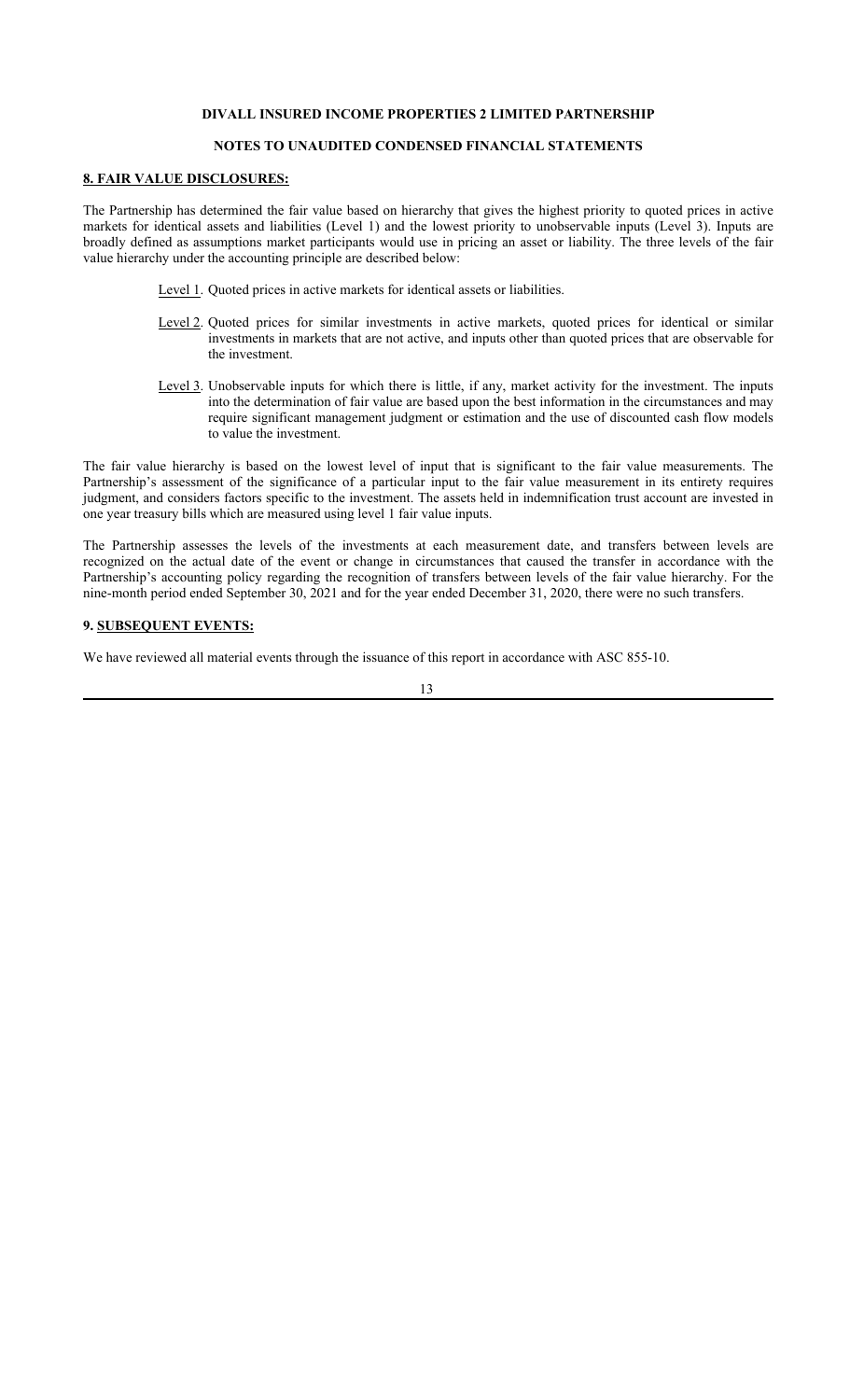#### **Item 2. Management's Discussion and Analysis of Financial Condition and Results of Operations**

#### **CAUTIONARY STATEMENT**

This Quarterly Report on Form 10-Q contains forward-looking statements within the meaning of Section 27A of the Securities Act of 1933, as amended, and Section 21E of the Securities Exchange Act of 1934, as amended (the "Exchange Act"). These forward-looking statements are not historical facts but are the intent, belief or current expectations of management of DiVall Insured Income Properties 2 Limited Partnership (the "Partnership") based on its knowledge and understanding of the business and industry. Words such as "may," "anticipates," "expects," "intends," "plans," "believes," "seeks," "estimates," "would," "could," "should" and variations of these words and similar expressions are intended to identify forward-looking statements. Although we believe that the expectations reflected in these forward-looking statements are reasonable, we can give no assurance that these expectations will prove to have been correct. These statements are not guarantees of future performance and are subject to risks, uncertainties and other factors, some of which are beyond our control, are difficult to predict and could cause actual results to differ materially from those expressed or forecasted in the forward-looking statements.

Examples of forward-looking statements include, but are not limited to, statements we make regarding:

- our expectations regarding financial condition or results of operations in future periods;
- our future sources of, and needs for, liquidity and capital resources;
- our expectations regarding economic and business conditions;
- our business strategies;
- our decisions and policies with respect to the potential retention or disposition of one or more Properties;
- our ability to find a suitable purchaser for any marketed Properties;
- our ability to agree on an acceptable purchase price or contract terms;
- our ability to collect rents on our leases;
- our ability to maintain relationships with our tenants, and when necessary identify new tenants;
- future capital expenditures; and
- other risks and uncertainties described from time to time in our filings with the Securities and Exchange Commission (the "SEC").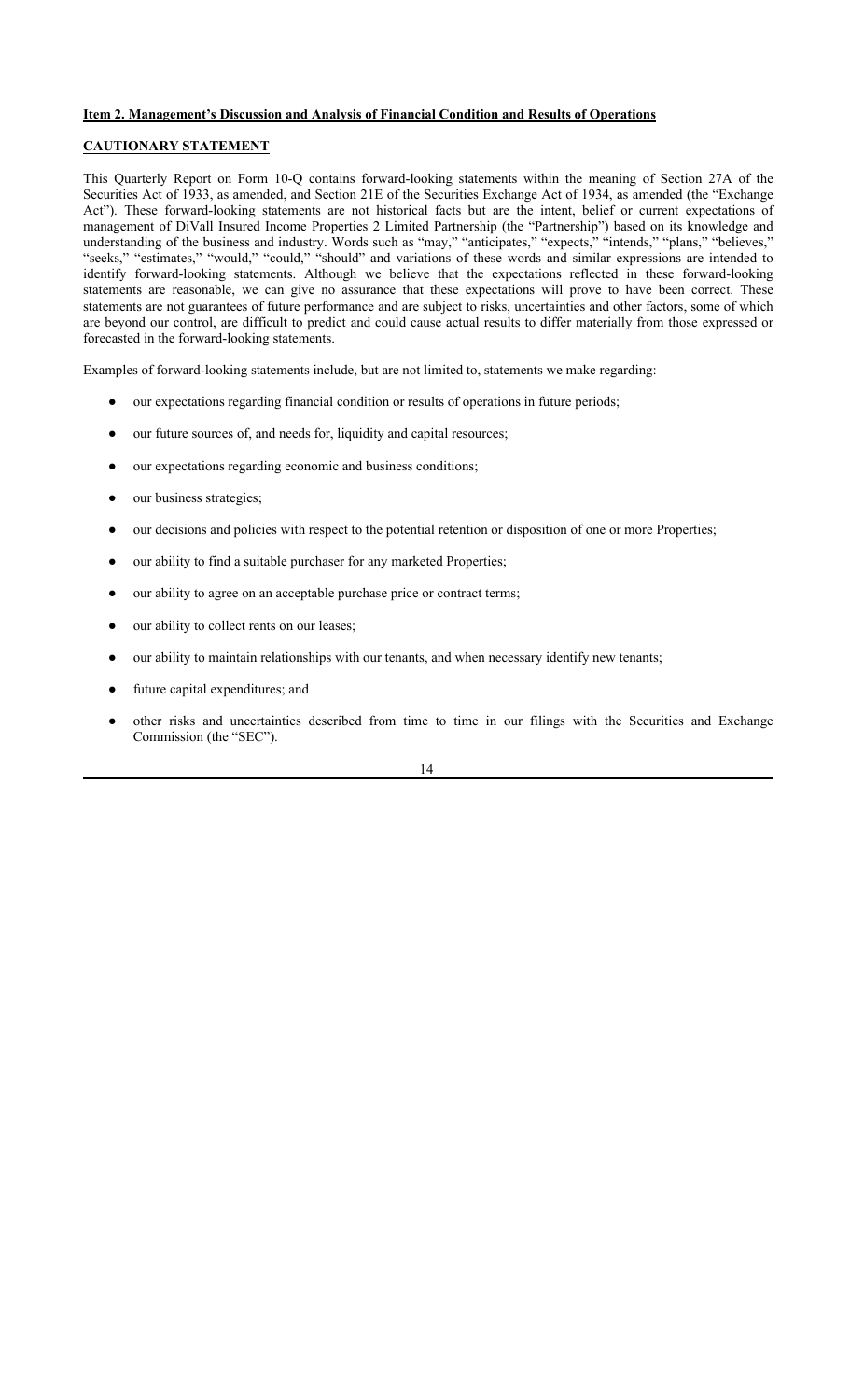#### **Critical Accounting Policies and Estimates**

Management's discussion and analysis of financial condition and results of operations are based upon our financial statements, which have been prepared in accordance with US GAAP. The preparation of these financial statements requires our management to make estimates and assumptions that affect the reported amounts of assets, liabilities, revenues and expenses, and related disclosure of contingent assets and liabilities. On a regular basis, we evaluate these estimates, including investment impairment. These estimates are based on management's historical industry experience and on various other assumptions that are believed to be reasonable under the circumstances. Actual results may differ from these estimates, and the difference could be material.

The Partnership believes that its most critical accounting policies deal with:

Depreciation methods and lives- Depreciation of the Properties is provided on a straight-line basis over the estimated useful life of the buildings and improvements. While the Partnership believes these are the appropriate lives and methods, use of different lives and methods could result in different impacts on net income. Additionally, the value of real estate is typically based on market conditions and property performance, so depreciated book value of real estate may not reflect the market value of real estate assets.

Revenue recognition- Rental revenue from investment properties is recognized on a straight-line basis over the life of the respective lease when collectability is assured. Percentage rents are accrued only when the tenant has reached the sales breakpoint stipulated in the lease.

Impairment- The Partnership periodically reviews its long-lived assets, primarily real estate, for impairment whenever events or changes in circumstances indicate that the carrying amount of such assets may not be recoverable. The Partnership's review involves comparing current and future operating performance of the assets, the most significant of which is undiscounted operating cash flows, to the carrying value of the assets. Based on this analysis, if deemed necessary, a provision for possible loss is recognized.

#### **Investment Properties**

As of September 30, 2021, the Partnership owned 10 Properties, nine of which contained fully constructed fast-food/casual dining restaurant facilities. The following are operated by tenants at the aforementioned Properties: eight separate Wendy's restaurants, an Applebee's restaurant and a Brakes 4 Less store. The 10 Properties are located in a total of three states.

The Brakes 4 Less property in Martinez, GA, was listed for sale on July 5, 2021. A signed offer of \$890,000 was accepted on September 27, 2021, and the sale closed on October 29, 2021.

Property taxes, general maintenance, insurance and ground rent on the Properties are the responsibility of the tenant. However, when a tenant fails to make the required tax payments or when a Property becomes vacant, the Partnership makes the appropriate property tax payments to avoid possible foreclosure of the property.

There were no building improvements capitalized during the three-month period ending September 30, 2021.

#### **Factors Which May Influence Results of Operations**

The Partnership is not aware of any material trends or uncertainties, other than national economic conditions affecting real estate generally, that may reasonably be expected to have a material impact, favorable or unfavorable, on revenues and investment property value. However, due to the recent outbreak of the coronavirus (COVID-19) in the U.S. and globally, our tenants and operating partners may be impacted. The impact of the coronavirus on our future results could still be significant and will largely depend on future developments, which are highly uncertain and cannot be predicted, including new information which may emerge concerning the severity of the coronavirus, the success of actions taken to contain or treat the coronavirus, and reactions by consumers, companies, governmental entities and capital markets.

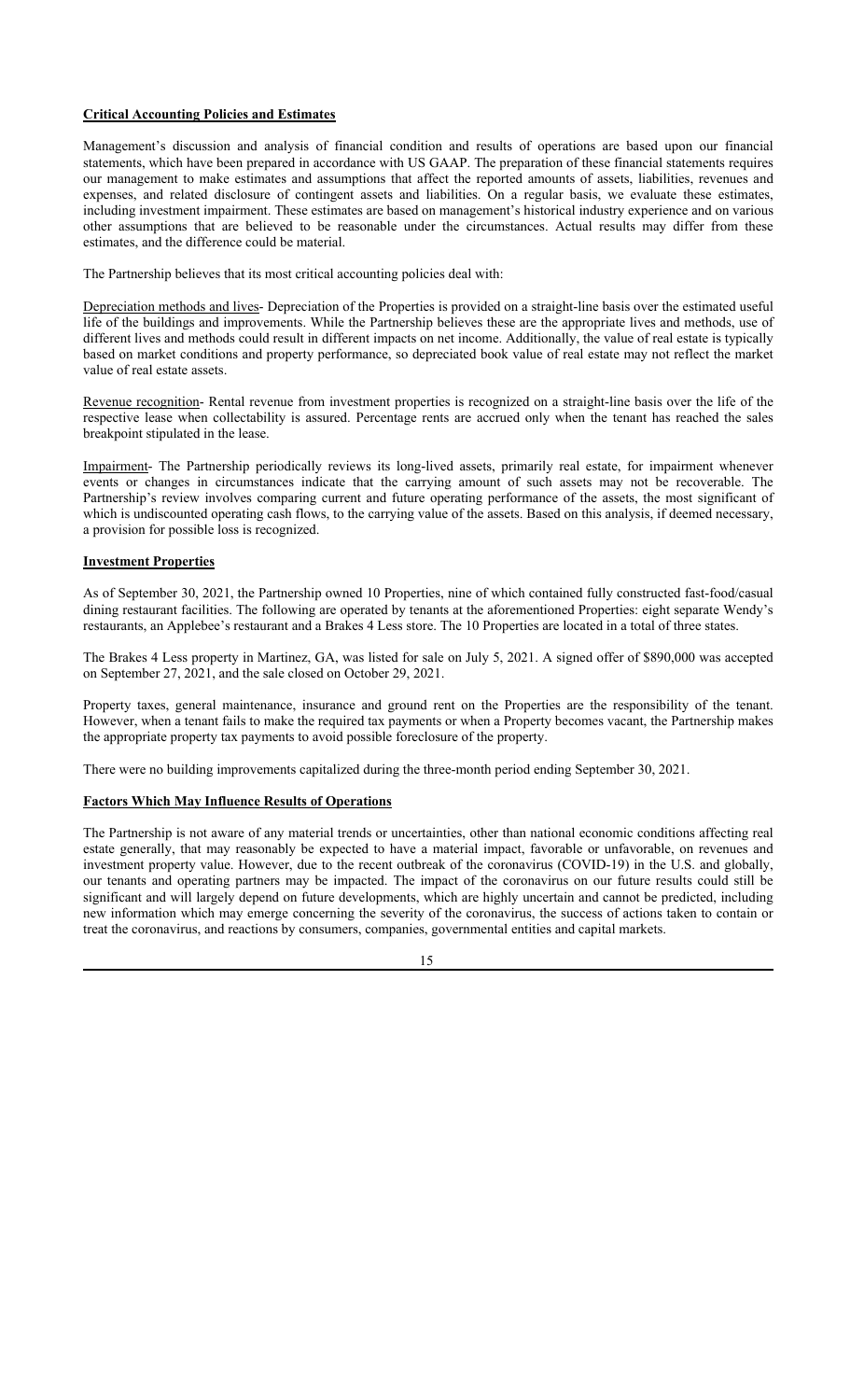#### **Results of Operations**

## *Three-month period ended September 30, 2021 as compared to the three-month period ended September 30, 2020:*

Net income from continuing operations for the three-month periods ended September 30, 2021 and 2020 was \$287,815 and \$348,538, respectively. Net income per limited partnership interest for the three-month periods ended September 30, 2021 and 2020 was \$6.16 and \$7.46, respectively.

*Operating Rental Income:* Rental income for the three-month periods ended September 30, 2021 and 2020 was \$415,633 and \$511,603, respectively. The rental income was comprised primarily of monthly lease obligations and includes recognition of annual percentage rents earned year-to-date and adjustments for straight-line rent. The decrease is primarily the result of lower accrued percentage rents as a result of increased monthly rental revenue resulting from the six Wendy's locations whose leases renewed as of January 1, 2021.

*General and Administrative Expense:* General and administrative expenses for the three-month periods ended September 30, 2021 and 2020 were \$12,353 and \$16,899, respectively. General and administrative expenses were comprised of management expense, state/city registration and annual report filing fees, XBRL outsourced fees, office supplies, printing costs, outside storage expenses, copy/fax costs, postage and shipping expenses, long-distance telephone expenses, website fees, bank fees and state income tax expenses.

*Professional services:* Professional services expenses for the three-month periods ended September 30, 2021 and 2020 were \$26,441 and \$48,204, respectively. Professional services expenses were primarily comprised of investor relations data processing, investor mailings processing, website design, legal, auditing and tax preparation fees, and SEC report conversion and processing fees. The decrease is primarily related to a decrease in investor relations expenses along with a decrease in legal fees. Legal fees were higher in 2020 due to the negotiation of the Wendy's lease renewals.

#### *Nine-month period ended September 30, 2021 as compared to the nine-month period ended September 30, 2020:*

Net income from continuing operations for the nine-month periods ended September 30, 2021 and 2020 were \$636,800 and \$545,309, respectively. The increase is primarily the result of increased monthly rental revenue resulting from the six Wendy's locations whose leases renewed as of January 1, 2021, combined with lower operating expenses in 2021 compared to 2020.

See paragraphs below for further information as to the primary factors that contributed to the variances in operating income and expense items from the 2020 periods to the 2021 periods.

*Operating Rental Income:* Rental income for the nine-month periods ended September 30, 2021 and 2021 was \$1,122,570 and \$1,113,879, respectively. The rental income was comprised primarily of monthly lease obligations and includes accruals for annual percentage rents earned year-to-date and adjustments for straight line rent. The decrease relates primarily to increased monthly rental revenue year-to-date due to the six Wendy's leases that were effective on January 1, 2021, offset by decreased accrual for percentage accrual due to the increase in the percentage rent breakpoint for the same six Wendy's whose leases were extended as of January 1, 2021.

*General and Administrative Expense:* General and administrative expenses for the nine-month periods ended September 30, 2021 and 2020 were \$54,897 and \$64,375, respectively. General and administrative expenses were comprised of management expense, state/city registration and annual report filing fees, office supplies, printing costs, outside storage expenses, copy/fax costs, postage and shipping expenses, long-distance telephone expenses, website fees, bank fees, state income tax expenses and bad debt allowance. The decrease is due primarily to the decrease in state income taxes paid for 2020 and estimates paid for 2021, which are lower than what was paid in 2020.

*Professional services:* Professional services expenses for the nine-month periods ended September 30, 2021 and 2020 were \$148,862 and \$186,169, respectively. Professional services expenses were primarily comprised of investor relations data processing, investor mailings processing, website design, legal, auditing and tax preparation fees, and SEC report conversion and processing fees. The decrease year-over-year is due to primarily to lower legal fees. In 2020, our legal fees were higher related to the work on the six Wendy's lease extensions.

#### **Cash Flow Analysis**

Net cash flows provided by operating activities for the nine-month periods ended September 30, 2021 and 2020 were \$1,164,730 and \$799,264, respectively. The increase is attributed to higher net income period over period in addition to lower accrued percentage rents and higher unearned rental income in 2021.

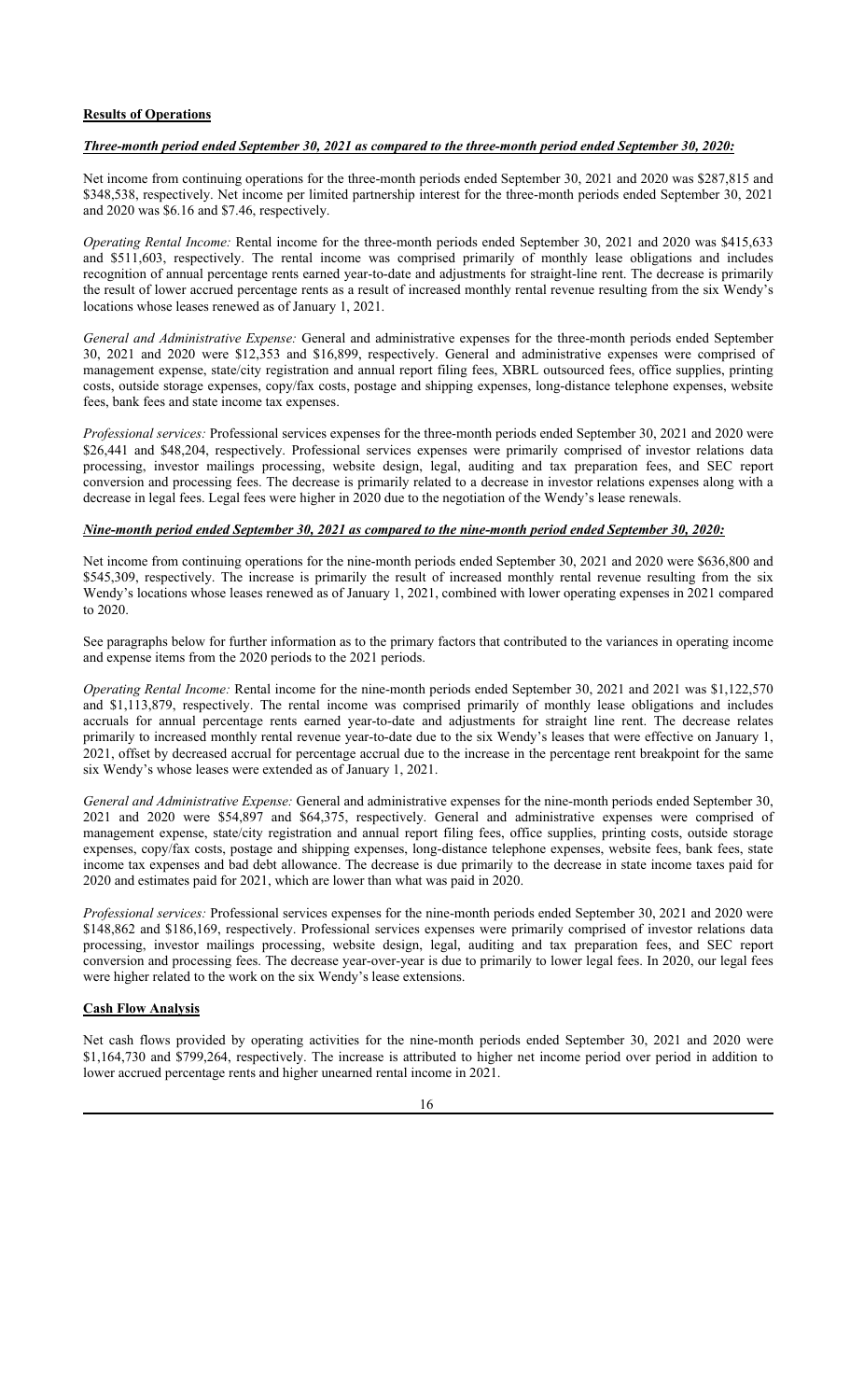Cash flows used in investing activities for the nine-month periods ended September 30, 2021 and 2020 were \$219 and \$3,862, respectively. The amounts represent interest applied to the indemnification trust account.

For the nine-month period ended September 30, 2021, cash flows used in financing activities was \$1,002,547 and consisted of aggregate limited partner distributions of \$1,000,000, and general partner distributions of \$2,547.

For the nine-month period ended September 30, 2020, cash flows used in financing activities was \$702,181 and consisted of aggregate limited partner distributions of \$700,000, and general partner distributions of \$2,181.

#### **Liquidity and Capital Resources**

The Partnership's cash balance was \$234,208 at September 30, 2021. Cash of \$200,000 is anticipated to be used to fund the 2021 third quarter aggregate distribution to limited partners on or about November 15, 2021.

The Partnership's principal demands for liquidity historically have been, and are expected to continue to be, for the payment of operating expenses and distributions. Management anticipates that cash generated through the operations of the Properties and potential sales of Properties will primarily provide the sources for future Partnership liquidity and limited partner distributions of cash flows from operations. The Partnership is in competition with sellers of similar properties to locate suitable purchasers for its Properties. The two primary liquidity risks in the absence of mortgage debt with respect to the on-going operations of the Properties are the Partnership's inability to collect rent receivables and near-term or chronic property vacancies. The amount of cash to be distributed to our limited partners is determined by the General Partner and is dependent on a number of factors, including funds available for payment of distributions, capital expenditures, and taxable income recognition matching, which is primarily attributable to percentage rents and property sales.

As of September 30, 2021, the current ten Properties were 100% leased. In addition, the Partnership collected 100% of its base rent from current operating tenants for the period ended September 30, 2021 and the year ended December 31, 2020, which we believe is a good indication of overall tenant quality and stability.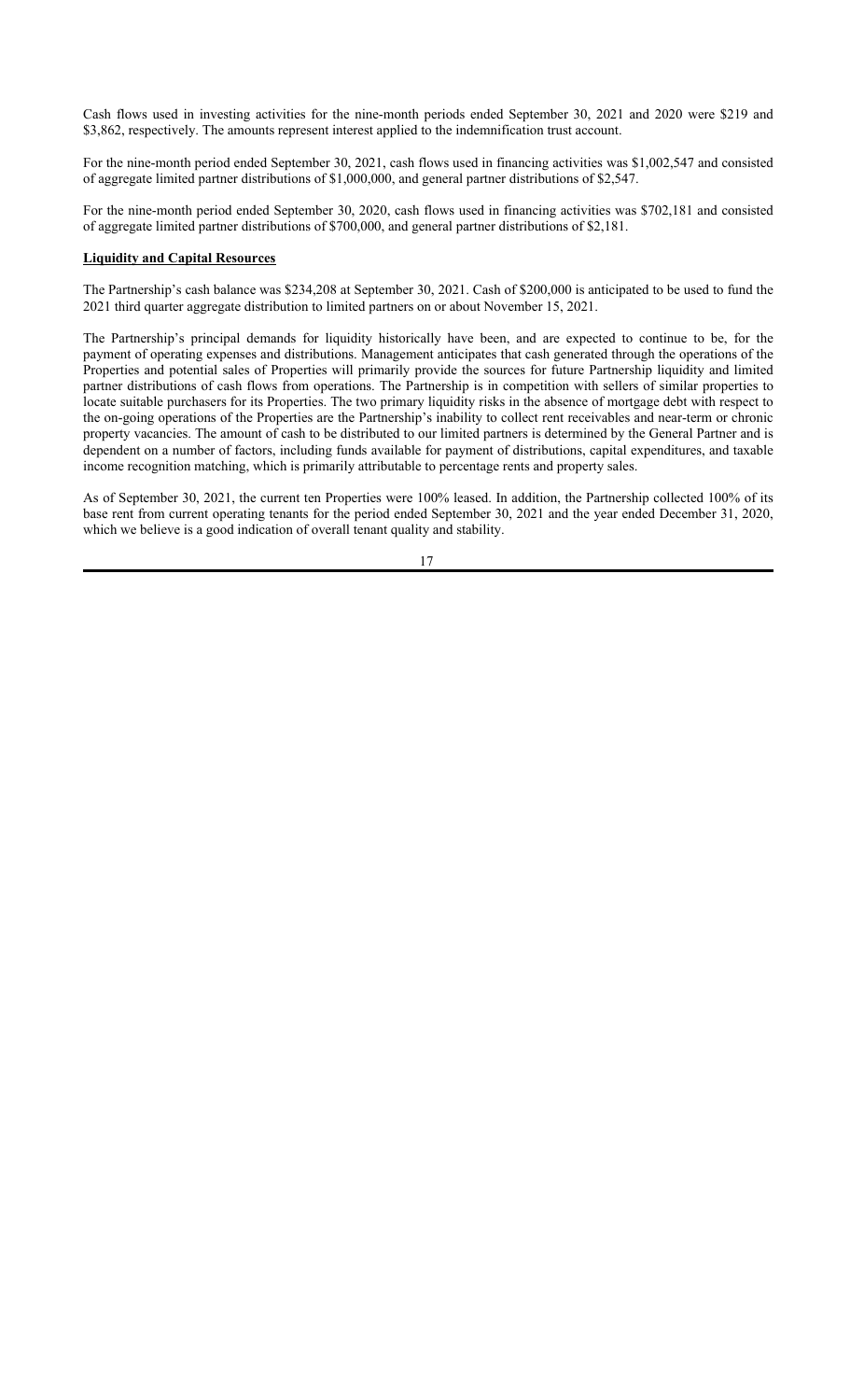#### **Item 3. Quantitative and Qualitative Disclosure About Market Risk**

As a smaller reporting company, the Partnership is not required to provide the information required by Item 305 of Regulation S-K.

## **Item 4. Controls and Procedures**

#### Controls and Procedures

#### *Controls and Procedures*:

As of September 30, 2021 the Partnership's management, including the persons performing the functions of the Partnership's principal executive officer and principal financial officer, have concluded that the Partnership's disclosure controls and procedures (as defined in Rules 13a-15(e) and 15d-15(e) under the Exchange Act) as of the end of the period covered by this report were effective based on the evaluation of these controls and procedures as required by paragraph (b) of Rule 13a-15 or Rule 15d-15 under the Exchange Act.

#### *Changes in Internal Control over Financial Reporting*:

There has been no change in the Partnership's internal control over financial reporting (as such term is defined in Rules 13a-15(f) and 15d-15(f) under the Exchange Act) that occurred during the fiscal quarter ending September 30, 2021 that has materially affected, or is reasonably likely to materially affect, the Partnership's internal control over financial reporting.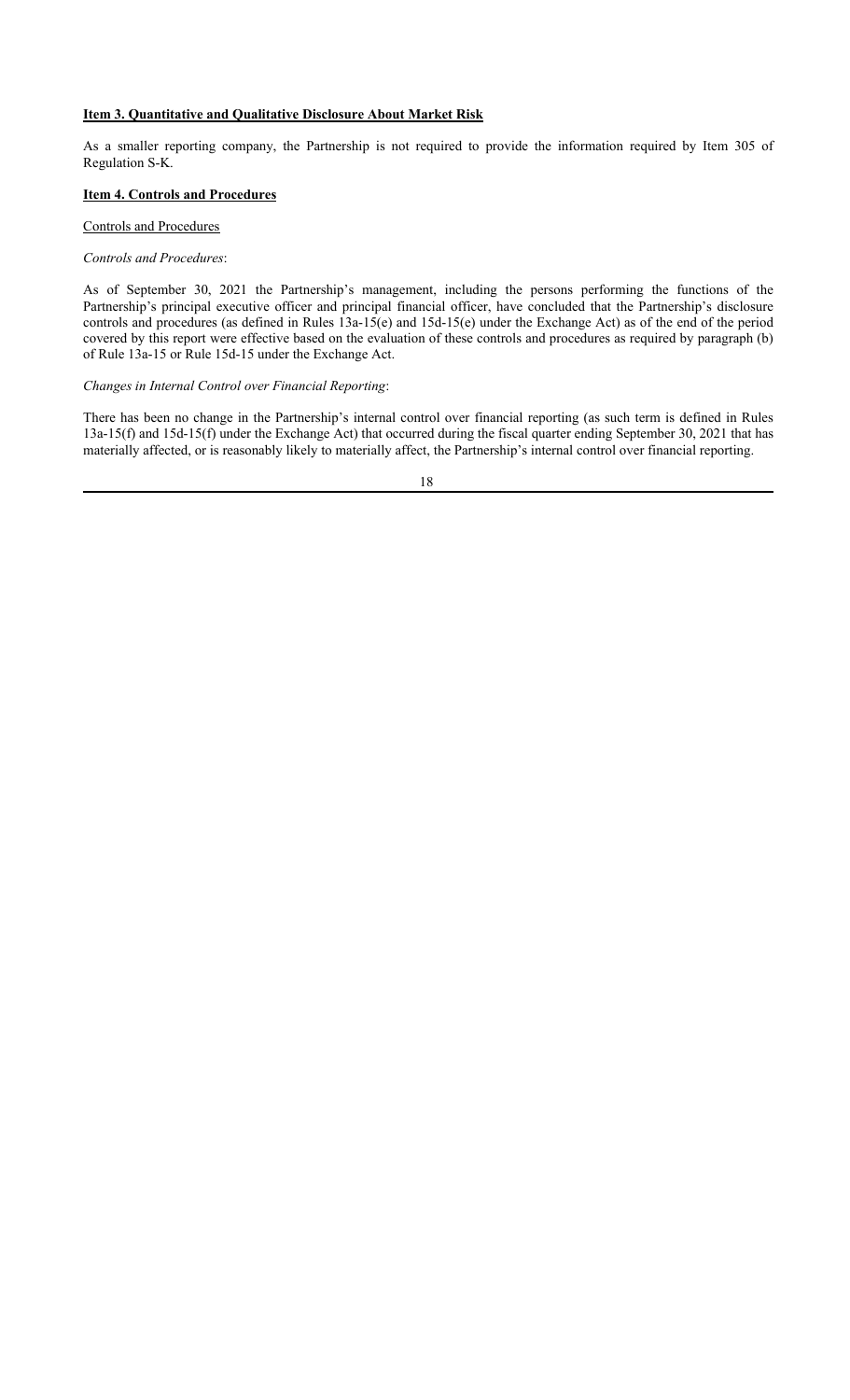## **PART II - OTHER INFORMATION**

## **Item 1. Legal Proceedings**

As of the date of this report, there are no material pending legal proceedings to which the Partnership is a party.

## **Item 1a. Risk Factors**

Not Applicable.

## **Item 2. Unregistered Sales of Equity Securities and Use of Proceeds**

None.

## **Item 3. Defaults Upon Senior Securities**

None.

## **Item 4. Mine Safety Disclosures**

Not applicable.

## **Item 5. Other Information**

None.

## **Item 6. Exhibits**

- (a) Listing of Exhibits
	- 3.1 Certificate of Limited Partnership dated November 20, 1987, filed as Exhibit 3.7 to the Partnership's Annual Report on Form 10-K filed March 22, 2013, Commission File 0-17686, and incorporated herein by reference.
	- 4.1 Agreement of Limited Partnership dated as of November 20, 1987, amended as of November 25, 1987, and February 20, 1988, filed as Exhibit 3A to Amendment No. 1 to the Partnership's Registration Statement on Form S-11 as filed on February 22, 1988, and incorporated herein by reference.
	- 4.2 Amendments to Amended Agreement of Limited Partnership dated as of June 21, 1988, included as part of Supplement dated August 15, 1988, filed under Rule 424(b)(3), Commission File 0-17686, and incorporated herein by reference.
	- 4.3. Amendment to Amended Agreement of Limited Partnership dated as of February 8, 1993, filed as Exhibit 3.3 to the Partnership's Annual Report on Form 10-K for the year ended December 31, 1992, Commission File 0-17686, and incorporated herein by reference.
	- 4.4 Amendment to Amended Agreement of Limited Partnership dated as of May 26, 1993, filed as Exhibit 3.4 to the Partnership's Annual Report on Form 10-K for the year ended December 31, 1993, Commission File 0-17686, and incorporated herein by reference.
	- 4.5 Amendment to Amended Agreement of Limited Partnership dated as of June 30, 1994, filed as Exhibit 3.5 to the Partnership's Annual Report on Form 10-K for the year ended December 31, 1994, Commission File 0-17686, and incorporated herein by reference.
	- 4.6 Amendment to Amended Agreement of Limited Partnership dated as of November 9, 2009, filed as Exhibit 4.1 to the Partnership's Quarterly Report on Form 10-Q filed November 12, 2009, Commission File 0-17686, and incorporated herein by reference.
	- 4.7 Amendment to Amended Agreement of Limited Partnership dated as of October 22, 2020, filed as Exhibit 4.7 to the Partnership's Quarterly Report on Form 10-Q filed November 13, 2020, Commission File 0-17686, and incorporated herein by reference.
	- 31.1 Sarbanes-Oxley Section 302 Certification
	- 31.2 Sarbanes-Oxley Section 302 Certification
	- 32.1 Certification of Periodic Financial Report Pursuant to 18 U.S.C. Section 1350.
	- 99.1 Correspondence to the Limited Partners, anticipated to be mailed on August 16, 2021, regarding the proposed sale of the Properties and liquidation of the Partnership.
	- 101 The following materials from the Partnership's Quarterly Report on Form 10-Q for the quarter ended, formatted in XBRL (Extensible Business Reporting Language): (i) Unaudited Condensed Balance Sheets at September 30, 2021 and December 31, 2020, (ii) Unaudited Condensed Statements of Income for the three and six month periods ended September 30, 2021 and 2020,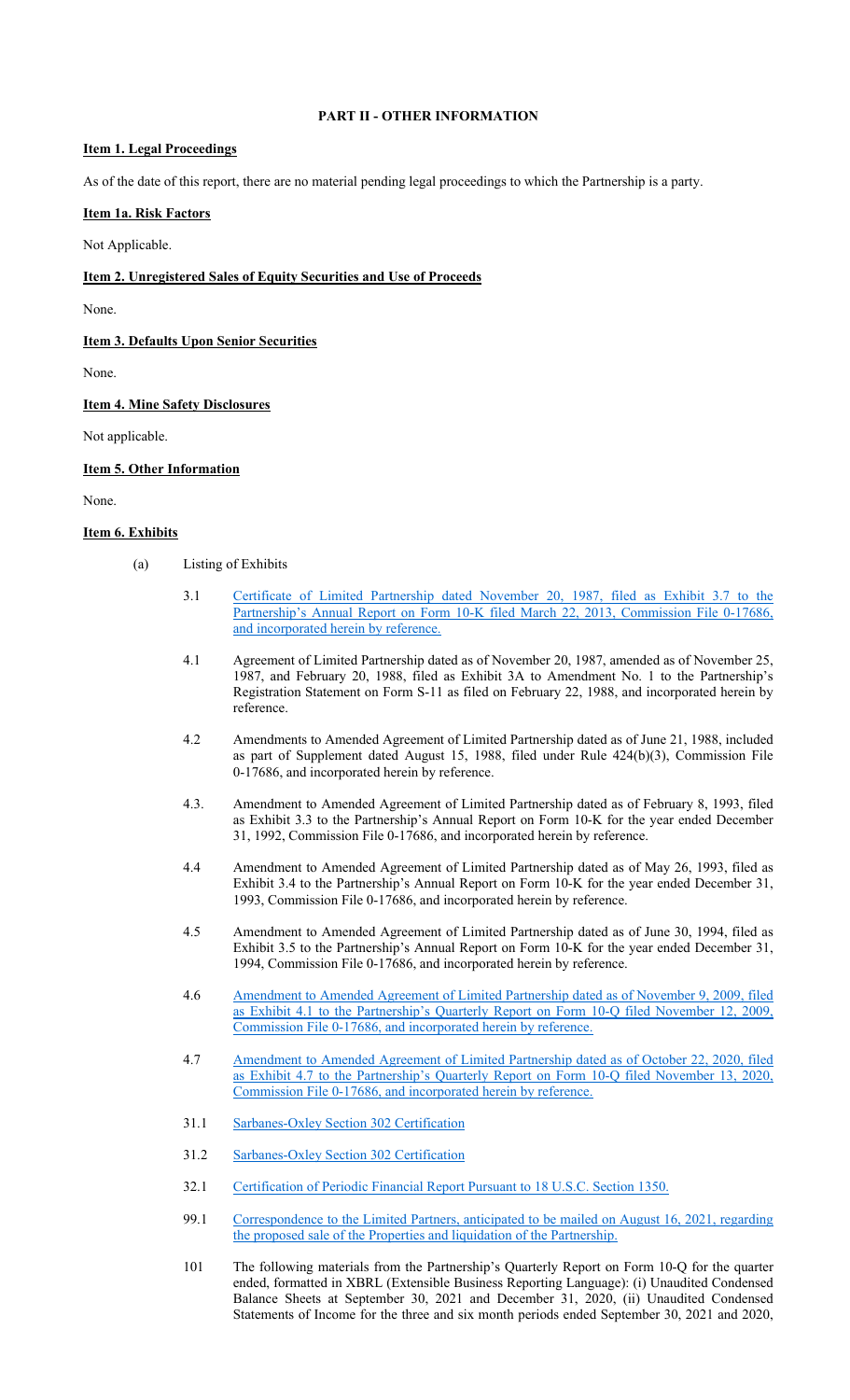(iii) Unaudited Condensed Statement of Cash Flows for the six month periods ended September 30, 2021 and 2020, (iv) Unaudited Condensed Statements of Partners' Capital for the six month periods ended September 30, 2021 and 2020, and (v) Notes to the Unaudited Condensed Financial Statements.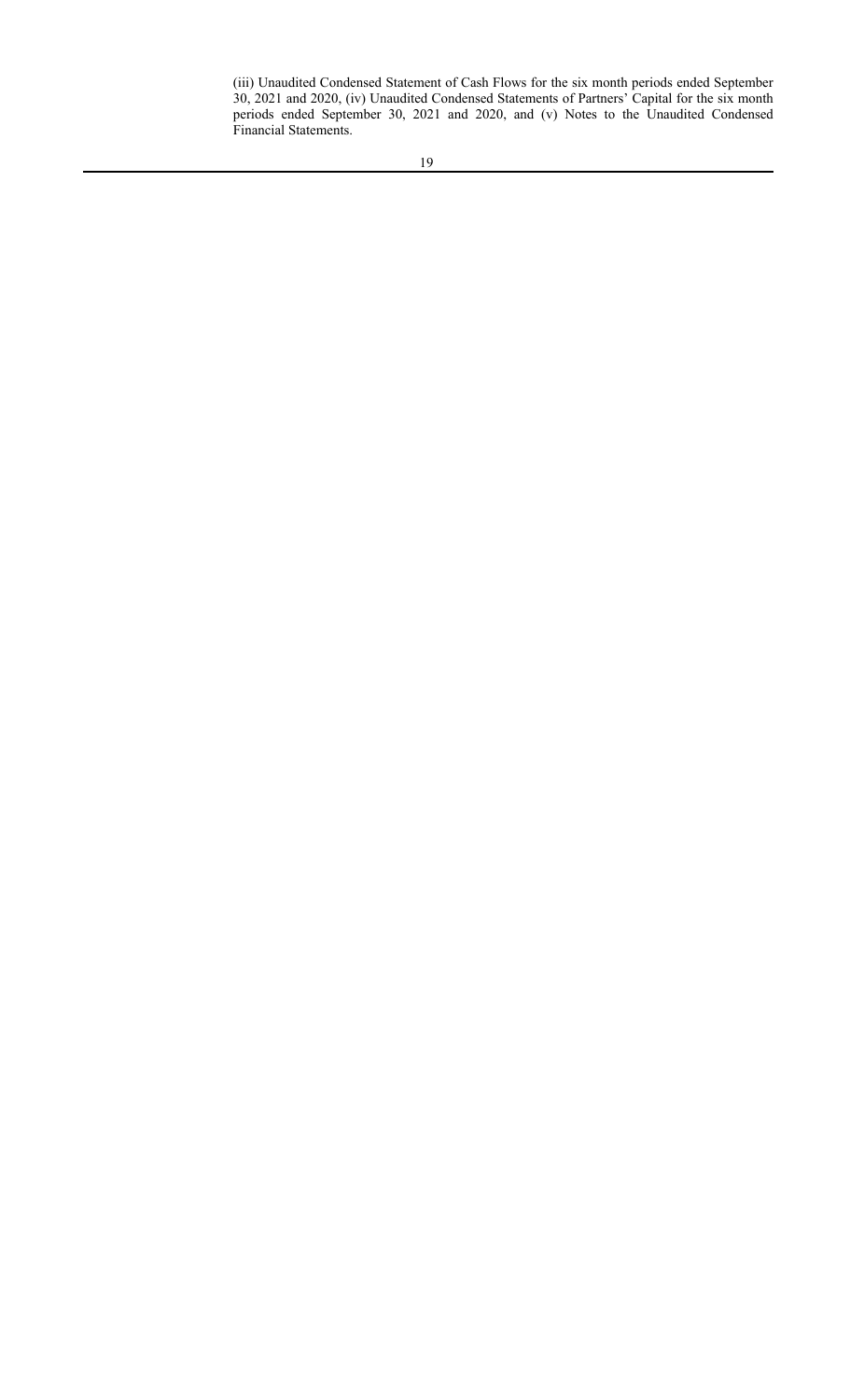## **SIGNATURES**

Pursuant to the requirements of the Securities Exchange Act of 1934, the Registrant has duly caused this report to be signed on its behalf by the undersigned, thereunto duly authorized.

## **DIVALL INSURED INCOME PROPERTIES 2 LIMITED PARTNERSHIP**

By: */s/ Lynette L. DeRose* Lynette L. DeRose (Chief Financial Officer and Duly Authorized Officer of the Partnership)

Date: November 12, 2021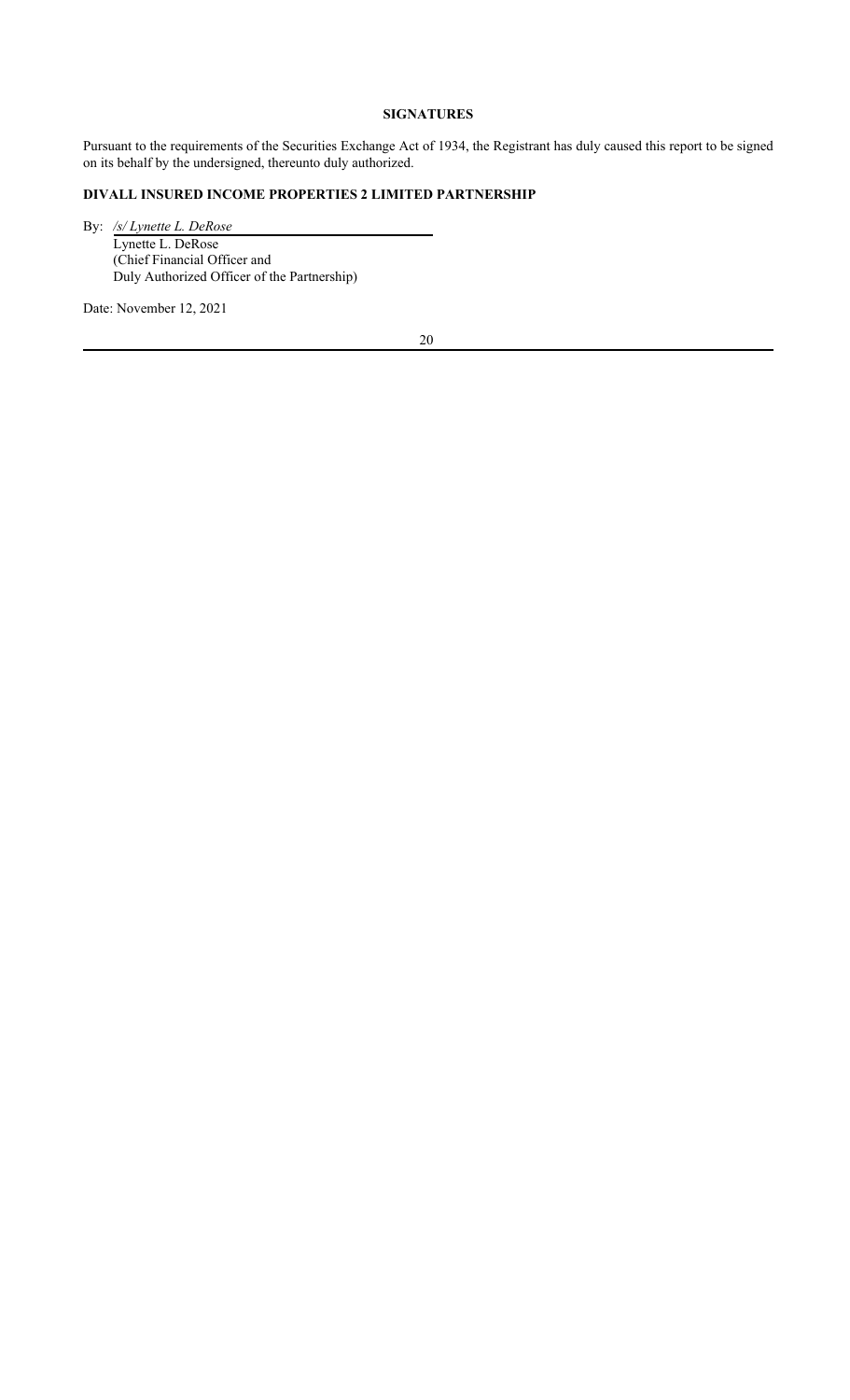#### **Exhibit 31.1**

## **DIVALL INSURED INCOME PROPERTIES 2 LIMITED PARTNERSHIP**

#### **CERTIFICATIONS**

I, Lynette L. DeRose, certify that:

- 1. I have reviewed this quarterly report on Form 10-Q of DiVall Insured Income Properties 2 Limited Partnership;
- 2. Based on my knowledge, this quarterly report does not contain any untrue statement of a material fact or omit to state a material fact necessary to make the statements made, in light of the circumstances under which such statements were made, not misleading with respect to the period covered by this report;
- 3. Based on my knowledge, the financial statements, and other financial information included in this report, fairly present in all material respects the financial condition, results of operations and cash flows of the registrant as of, and for, the periods presented in this report;
- 4. The Registrant's other certifying officer and I are responsible for establishing and maintaining disclosure controls and procedures (as defined in Exchange Act Rules 13a-15(e) and 15d-15(e)) and internal control over financial reporting (as defined in Exchange Act Rules 13a-15(f) and 15d-15(f)) for the registrant and have:
	- a) Designed such disclosure controls and procedures, or caused such disclosure controls and procedures to be designed under our supervision**,** to ensure that material information relating to the registrant, including its consolidated subsidiaries, is made known to us by others within those entities, particularly during the period in which this report is being prepared;
	- b) Designed such internal control over financial reporting, or caused such internal control over financial reporting to be designed under our supervision, to provide reasonable assurance regarding the reliability of financial reporting and the preparation of financial statements for external purposes in accordance with generally accepted accounting principles;
	- c) Evaluated the effectiveness of the registrant's disclosure controls and procedures and presented in this report our conclusions about the effectiveness of the disclosure controls and procedures, as of the end of the period covered by this report based on such evaluation; and
	- d) Disclosed in this report any change in the registrant's internal control over financial reporting that occurred during the registrant's most recent fiscal quarter (the registrant's fourth fiscal quarter in the case of an annual report) that has materially affected, or is reasonably likely to materially affect, the registrant's internal control over financial reporting; and
- 5. The registrant's other certifying officer and I have disclosed, based on our most recent evaluation of internal control over financial reporting, to the registrant's auditors and the audit committee of the registrant's board of directors (or persons performing the equivalent functions):
	- a) All significant deficiencies and material weaknesses in the design or operation of internal control over financial reporting which are reasonably likely to adversely affect the registrant's ability to record, process, summarize and report financial information; and
	- b) Any fraud, whether or not material, that involves management or other employees who have a significant role in the registrant's internal control over financial reporting.

Dated: November 12, 2021 By:/s/ Lynette L. DeRose

Chief Financial Officer of the Partnership (principal financial officer of the registrant)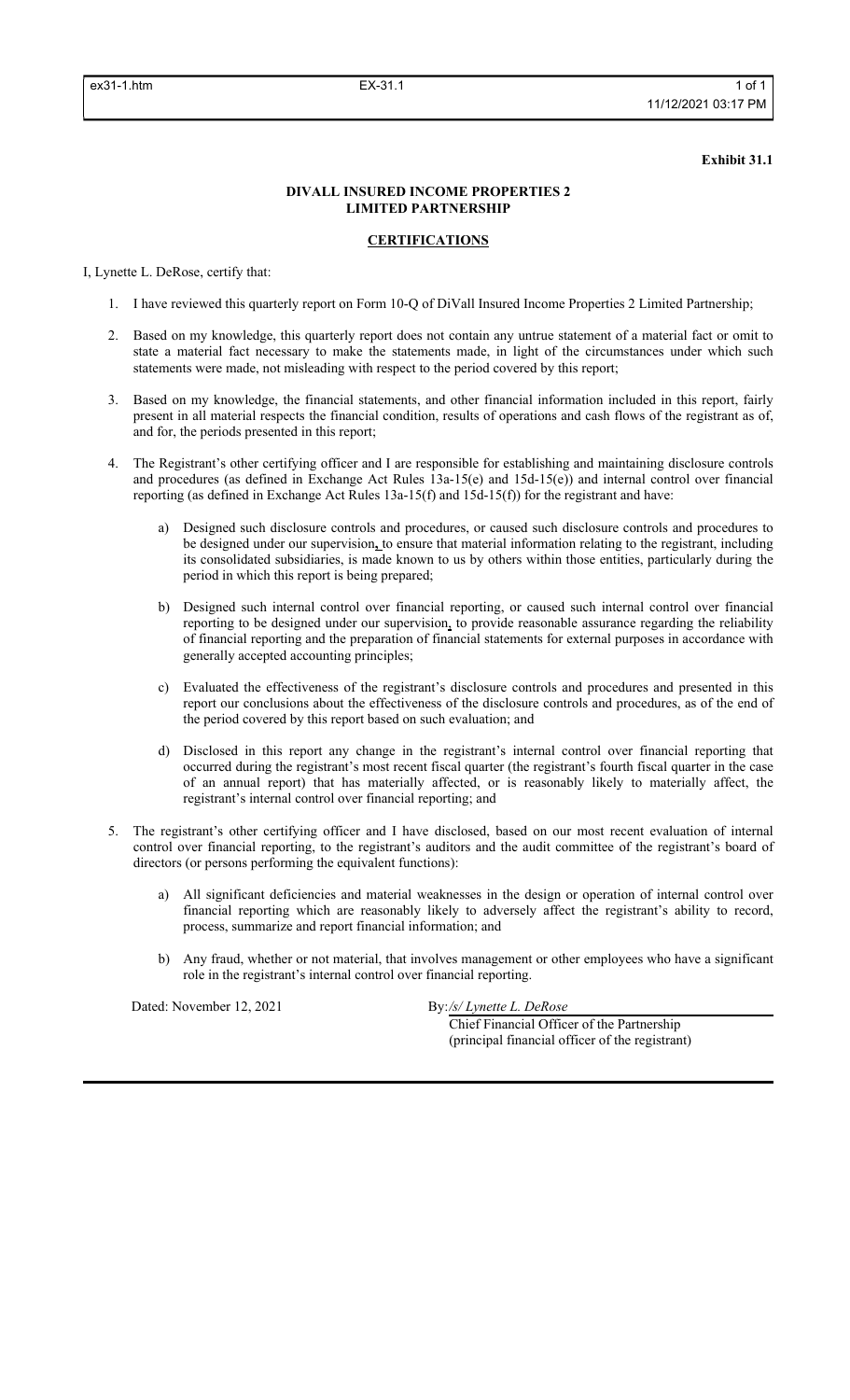#### **Exhibit 31.2**

## **DIVALL INSURED INCOME PROPERTIES 2 LIMITED PARTNERSHIP**

#### **CERTIFICATIONS**

I, Bruce A. Provo, certify that:

- 1. I have reviewed this quarterly report on Form 10-Q of DiVall Insured Income Properties 2 Limited Partnership;
- 2. Based on my knowledge, this quarterly report does not contain any untrue statement of a material fact or omit to state a material fact necessary to make the statements made, in light of the circumstances under which such statements were made, not misleading with respect to the period covered by this report;
- 3. Based on my knowledge, the financial statements, and other financial information included in this report, fairly present in all material respects the financial condition, results of operations and cash flows of the registrant as of, and for, the periods presented in this report;
- 4. The Registrant's other certifying officer and I are responsible for establishing and maintaining disclosure controls and procedures (as defined in Exchange Act Rules 13a-15(e) and 15d-15(e)) and internal control over financial reporting (as defined in Exchange Act Rules 13a-15(f) and 15d-15(f)) for the registrant and have:
	- a) Designed such disclosure controls and procedures, or caused such disclosure controls and procedures to be designed under our supervision, to ensure that material information relating to the registrant, including its consolidated subsidiaries, is made known to us by others within those entities, particularly during the period in which this report is being prepared;
	- b) Designed such internal control over financial reporting, or caused such internal control over financial reporting to be designed under our supervision, to provide reasonable assurance regarding the reliability of financial reporting and the preparation of financial statements for external purposes in accordance with generally accepted accounting principles;
	- c) Evaluated the effectiveness of the registrant's disclosure controls and procedures and presented in this report our conclusions about the effectiveness of the disclosure controls and procedures, as of the end of the period covered by this report based on such evaluation; and
	- d) Disclosed in this report any change in the registrant's internal control over financial reporting that occurred during the registrant's most recent fiscal quarter (the registrant's fourth fiscal quarter in the case of an annual report) that has materially affected, or is reasonably likely to materially affect, the registrant's internal control over financial reporting; and
- 5. The registrant's other certifying officer and I have disclosed, based on our most recent evaluation of internal control over financial reporting, to the registrant's auditors and the audit committee of the registrant's board of directors (or persons performing the equivalent functions):
	- a) All significant deficiencies and material weaknesses in the design or operation of internal control over financial reporting which are reasonably likely to adversely affect the registrant's ability to record, process, summarize and report financial information; and
	- b) Any fraud, whether or not material, that involves management or other employees who have a significant role in the registrant's internal control over financial reporting.

Dated: November 12, 2021 By:/s/ Bruce A. Provo

President, and Chief Executive Officer of The Provo Group, Inc., the General Partner of the Partnership (principal executive officer of the registrant)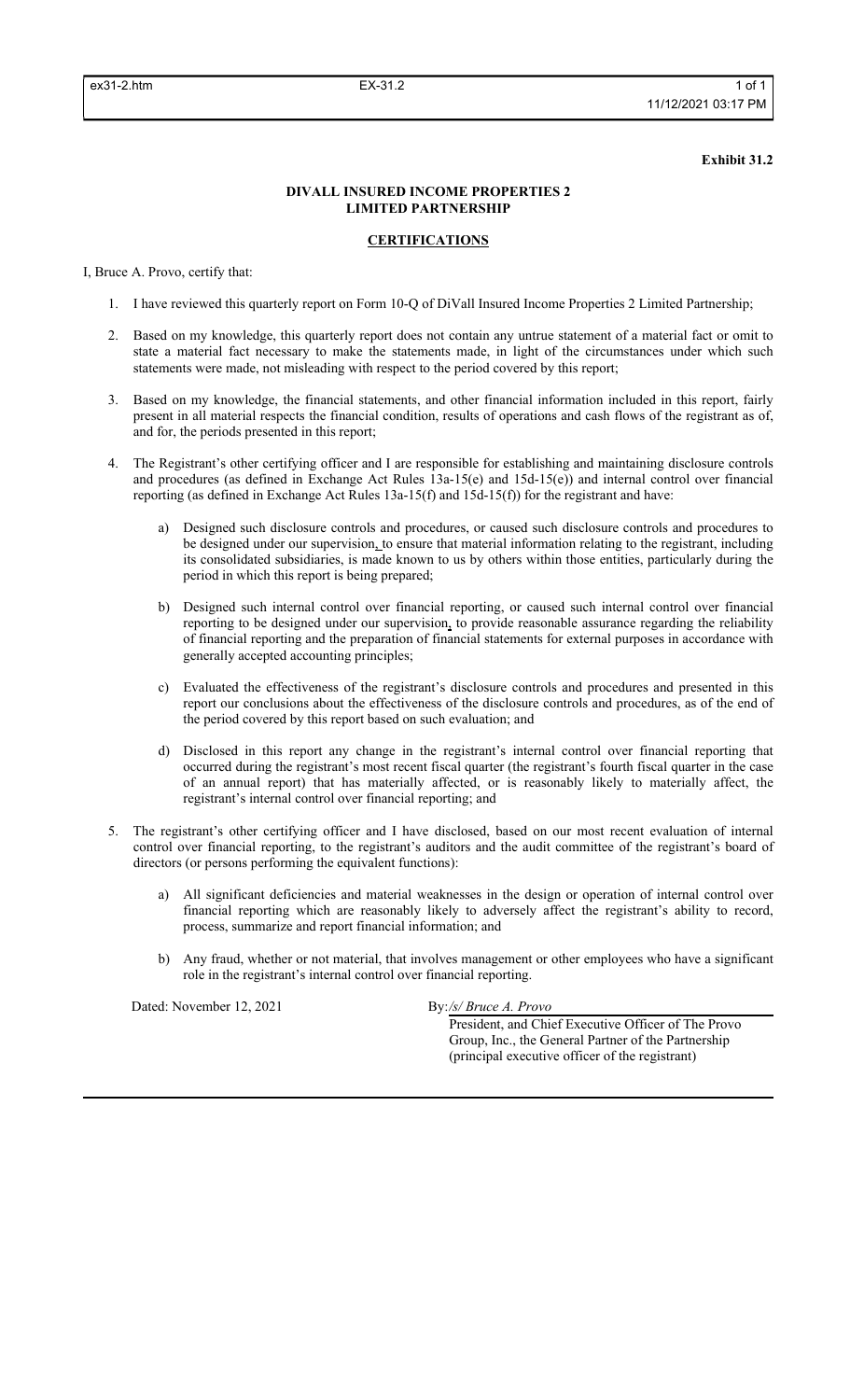**Exhibit 32.1**

## **DIVALL INSURED INCOME PROPERTIES 2 LIMITED PARTNERSHIP**

#### **Certification of Periodic Financial Report Pursuant to 18 U.S.C. Section 1350**

Pursuant to 18 U.S.C. Section 1350, as adopted pursuant to Section 906 of the Sarbanes-Oxley Act of 2002, the undersigned principal executive officer and principal financial officer of DiVall Insured Income Properties 2 Limited Partnership (the "Company") certify that this Quarterly Report on Form 10-Q of the Company for the period ended September 30, 2021 fully complies with the requirements of Section 13(a) or 15(d) of the Securities Exchange Act of 1934 and that information contained in the report fairly presents, in all material respects, the financial condition and results of operations of the Company.

Dated: November 12, 2021 By:/s/ Lynette L. DeRose

Chief Financial Officer of the Partnership (principal financial officer of the registrant)

By:*/s/ Bruce A. Provo*

President, and Chief Executive Officer of The Provo Group, Inc., the General Partner of the Partnership (principal executive officer of the registrant)

This certification is made solely for the purpose of 18 U.S.C. Section 1350, subject to the knowledge standard contained therein, and not for any other purpose.